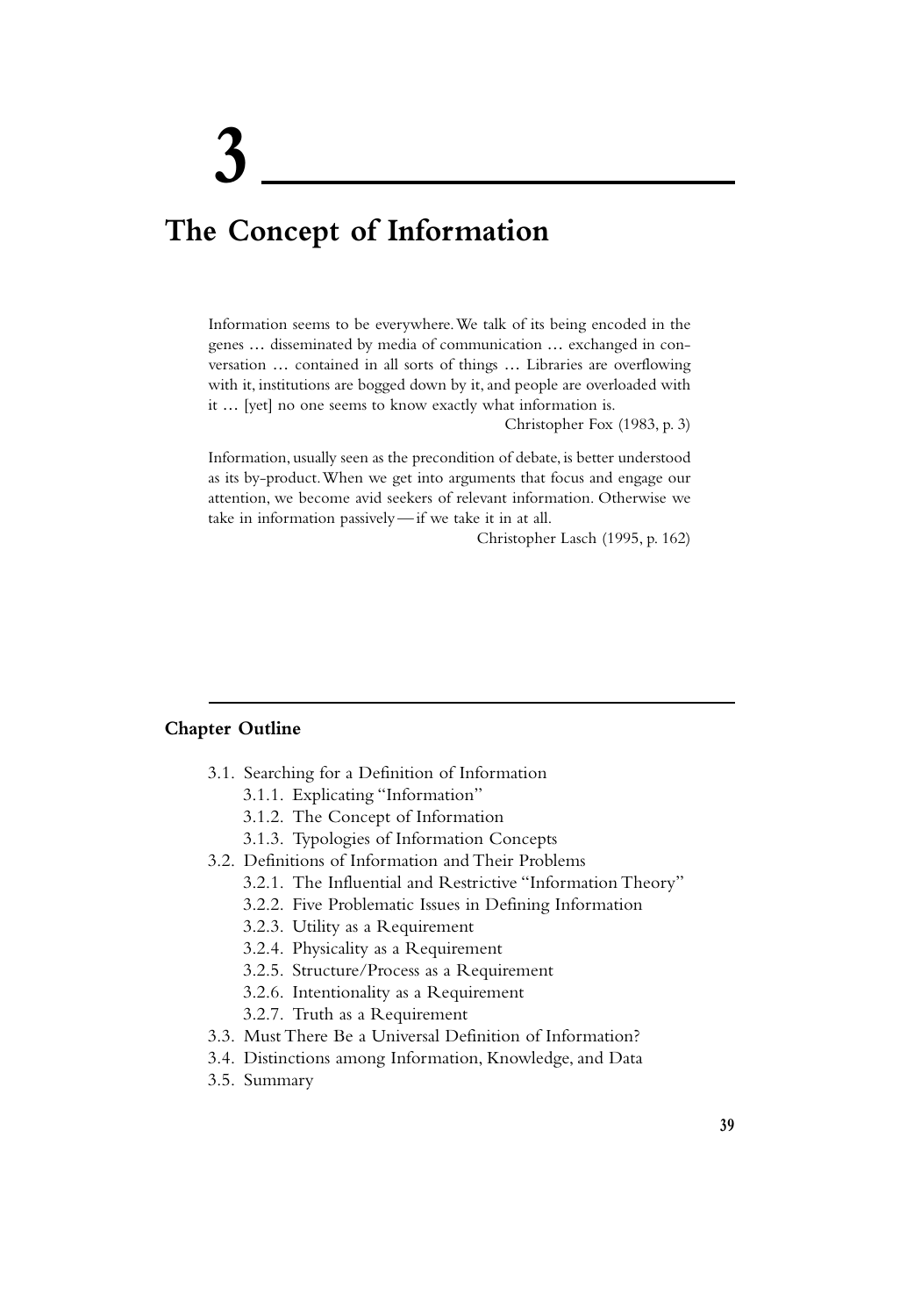# **Searching for a Definition of Information**

"Information" is a fairly old English word, making an early appearance in one of Chaucer's tales sometime between 1372 and 1386 (Schement, 1993a, p. 177); Capurro and Hjørland (2002) take its orgins back to Latin and Greek terms of the pre-Christian era. One would think that hundreds of years of usage would tend to settle a word and result in a consensus on its meaning.This has not been the case with the term "information." Especially in the last five decades, as the various phenomena that people call information began to be objects of empirical study, meanings of the word have proliferated. Schrader (1983, p. 99) goes so far as to complain about "the multiplicity of vague, contradictory, and sometimes bizarre notions of the nature of the term 'information'."

One of the problems of studying any phenomenon — or merely talking about a thing—is reaching an agreement on what to call it.Words are ambiguous, the same string of characters often having multiple meanings. Each meaning may identify a distinct concept, in the way that the noun "port" can refer to a fortified wine, the left side of a ship, or a gateway or opening for passage (a harbor, a modem port, a valve port, etc.).The case of the word "information" is much more complex, as it has been used to denote various *overlapping* concepts, rather than neatly distinct phenomena as is the situation with "port."

Unless otherwise stipulated, in this book "information" will be taken to mean *any difference that makes a difference* to a conscious, human mind (Bateson, 1972, p. 453). In other words, information is whatever appears significant to a human being, whether originating from an external environment or a (psychologically) internal world.This definition was chosen by the anthropologist Gregory Bateson,after he had struggled for two decades with the inadequacies of mathematical definitions of information.A *perceived difference*, according to Bateson, is a basic "unit of mind" that can be inferred through study of both humans and animals.

Other authors have employed definitions of information that are similar to Bateson's. A popular version originated with psychologist George A. Miller (1968): information is *any stimuli we recognize in our environment*. Others (e.g., Dervin, 1976a; Farace, Monge, & Russell, 1977; Higgins, 1999; Johnson, 1997; Rogers, 1986) have generalized such statements to mean the *recognition of patterns in the world around us*.

Obviously, the characterization of information as a difference implies a very broad definition for a common word that has been defined in several distinct ways — with virtually all other definitions implying more restrictions on meaning.That is, many authors have used other words to define a concept that they have called "information," some of them incorporating specific requirements, such as information must always be *true* or *useful*, or it must be *embodied* in a form or object, or it must be *intentionally* transmitted, and so forth.

**3.1**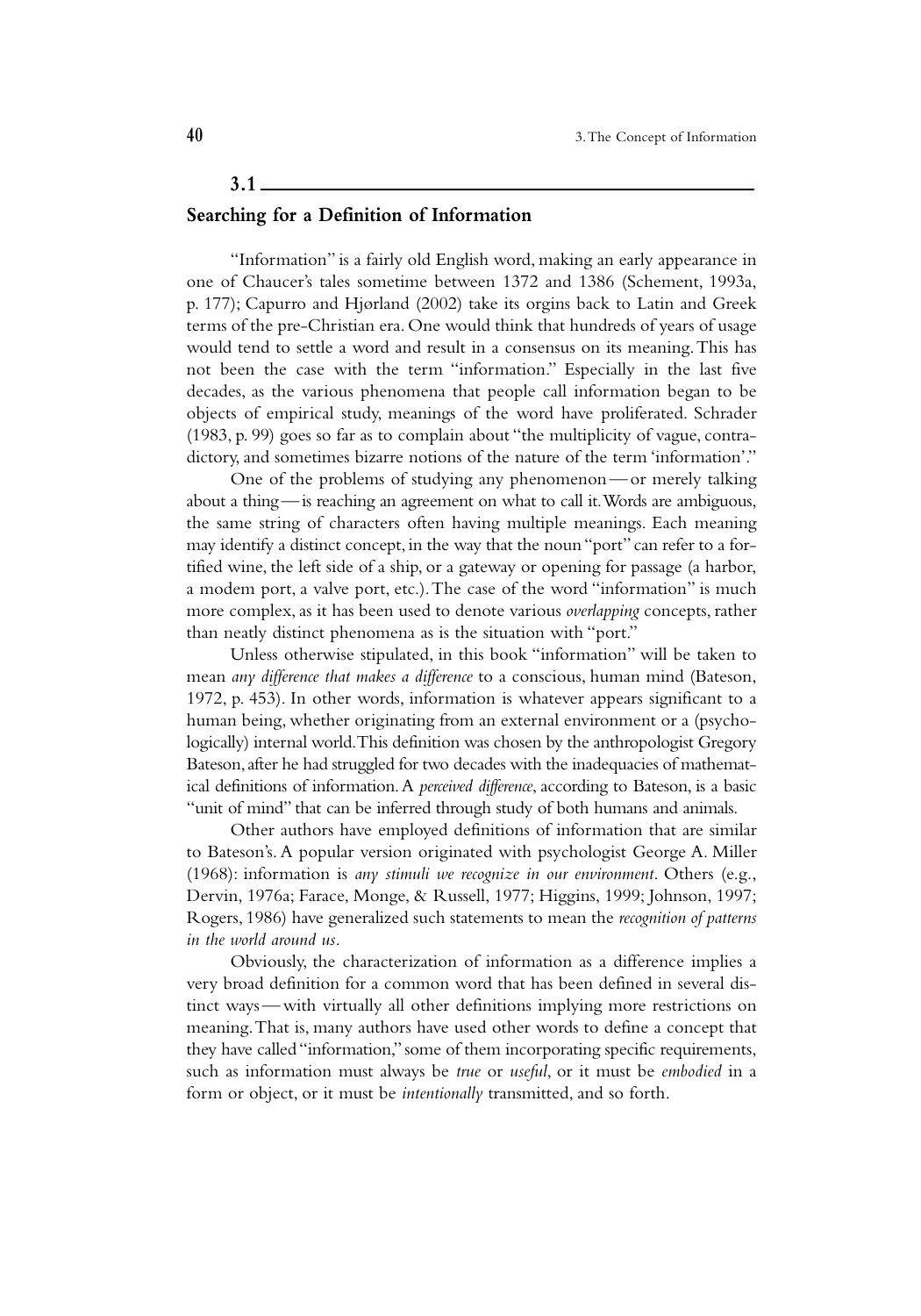The reason for adopting this broad (some would say vague) definition is because this book reviews a great many studies from several disciplines and needs to cover a variety of more restrictive concepts.The reason some other definitions are less appropriate will be made clearer in the remainder of this chapter, which first discusses the nature of conceptual explication, and then examines a variety of definitions for "information," each of which identifies a somewhat different concept than the rest.

### **3.1.1 Explicating "Information"**

To discuss and study any concept, we first need to define it. In the process, we may identify and define other ideas that are related to (and sometimes derived from) the concept under study. In the case of information, related concepts are "knowledge" and "data." "Information behavior," "information seeking," "information source," and "information use" are among several higher-order concepts that build upon the concept of information.

Social scientists call the process of defining a concept *explication*. As discussed by Steven Chaffee (1991), explication is the intellectual process that relates theory to research, that links a focal concept to the ways in which it is studied. For researchers who aspire to direct observation of phenomena, explication eventually results in an *operational definition* of a concept, a set of procedures used to observe and measure instances of a concept. In this chapter, we will deal only with the initial stages of explication — reviewing and analyzing existing definitions — and leave issues of measurement for later chapters.

The process of explication often starts with a word for which we have only a general meaning.At this stage we have only a nominal, or dictionary, definition for a term — that is, a word is defined by other words. Explication continues by examining what has been written about the concept; we review the publications about it, with an eye toward how different authors have defined and used the concept. In doing this we may not only find multiple definitions for the term, but discover that some authors have studied the same concept but called it by a different name.

The next step in explication is to *analyze the meaning* of a term by one or both of two approaches.The first possible approach is a top-down procedure. We *distill* the discussions of many authors to their abstract core: what is the heart of what they say about the concept? In the case of information, a core idea may be that it is a message expressed in some medium, and/or that it has the potential of altering a person's consciousness.As Chaffee points out (1991, pp. 26–27), finding a single, central meaning is unusual, particularly when distinct research literatures are examined.

In the second alternative, the bottom-up approach to meaning analysis, we *list* all of the subsidiary concepts that make up the focal concept. For "information,"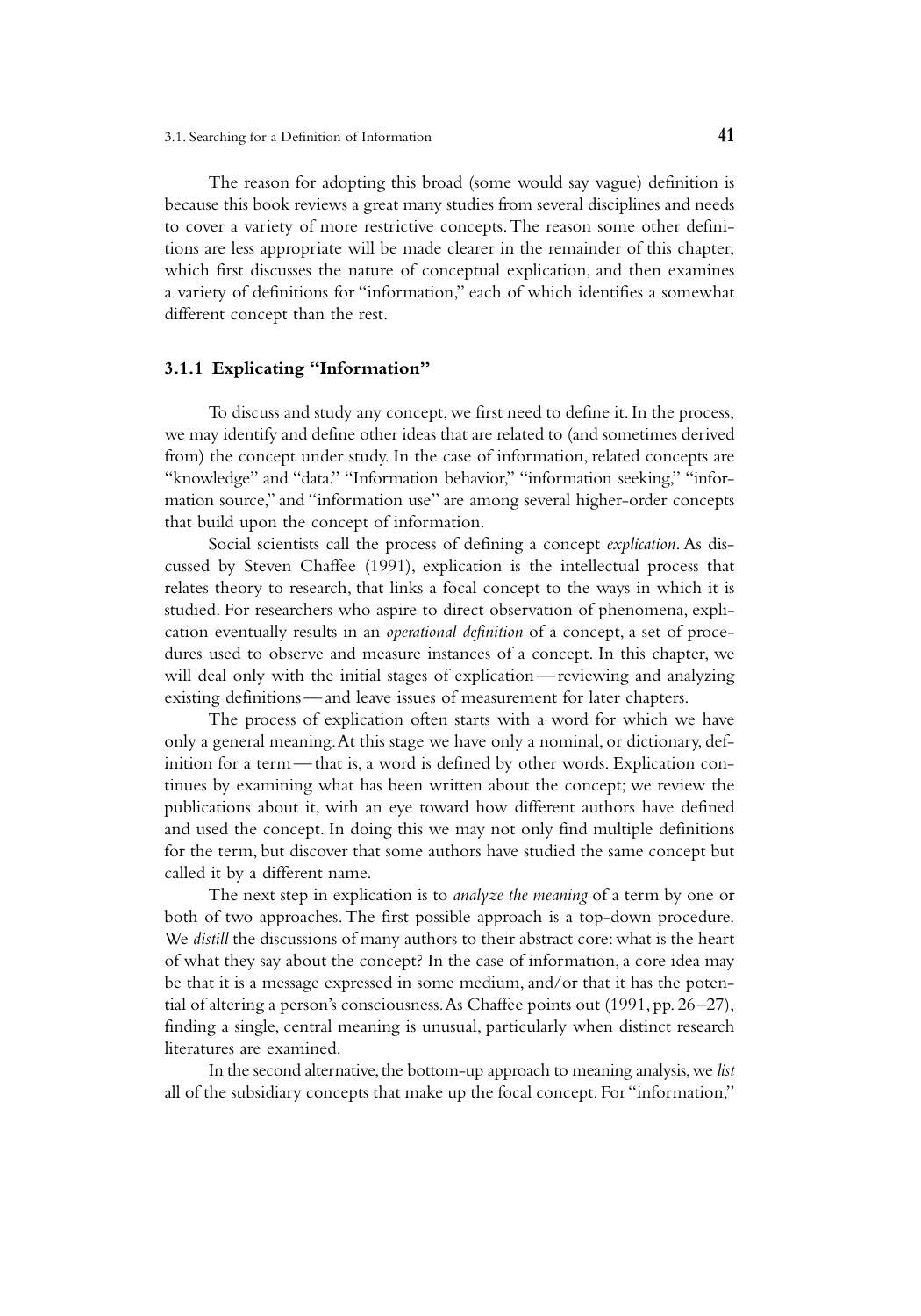we might attempt to list exhaustively all of the possible forms that information could take — a Web page, a book, a radio broadcast, a conversation, a handwritten note, e-mail, and so on. This is a massive task that would be subject to change over time as new forms of information appear or are identified. Listing all examples of information has been one way that researchers have guided the *observation* of the concept.

Whichever means of analysis is chosen, the eventual result is a more abstract definition than one defined by near synonyms.The definition may be expressed as a series of critical distinctions between the focal concept and related concepts; for example, what is the difference between information and data? Or, instead, it may simply identify attributes that serve to identify something as an instance of the concept; for example, a book is an instance of information because it contains symbols that can, or are intended to, inform someone.

The remainder of this chapter will consider, through literature review and distillation, the various definitions of information and their key distinctions.

#### **3.1.2 The Concept of Information**

Ordinarily, we both use and hear the word "information" without much concern for its definition; *we* know what we mean when we use the word. At first glance, the *Oxford English Dictionary* definition seems adequate: "(1) the action of informing.The action of telling or fact of being told of something. (2) That of which one is apprised or told; intelligence, news." This nominal definition reveals at least one important distinction: the term may be used to indicate either a *process* (informing) or a kind of *message* (news).

Further distinctions lay buried in the nominal definition, as a series of publications have made obvious. One explication of the term (Wellisch, 1972) uncovered eight distinct definitions of information, without any common elements. Not long afterward,Wersig and Neveling (1975) identified 17 unique definitions, which they grouped into six broad categories. Summarizing 30 years of commentary, Levitan (1980) declared that 29 different concepts had been associated with the term information.A review by Schement (1993b) includes a selection of 22 definitions written between 1968 and 1989. How has the concept of information been used such that so many definitions have resulted?

The central difficulty is that the word "information" has been used to denote several different concepts.The adoption of the term by multiple disciplines is part, but not all, of the problem.The same term has been used to refer to, among other phenomena, sensory stimuli, mental representations, problem solving, decision making, an aspect of human thinking and learning, states of mind, the process of communication, judgments about the relevance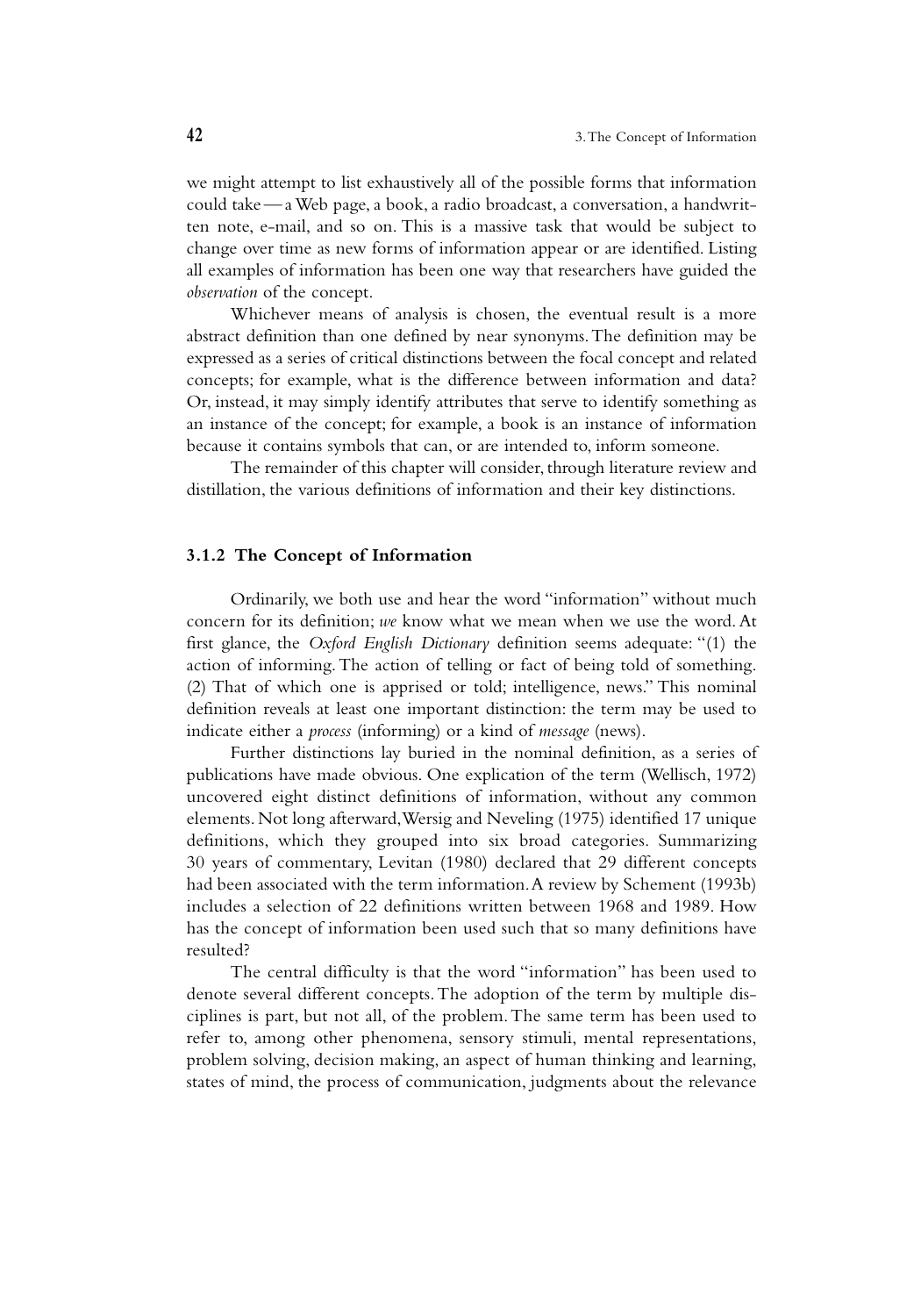of information to information needs, the content of subject specialties, recorded knowledge, and particular objects that carry information such as documents. It is no surprise that scholars have struggled to come up with a formulation that promises to condense most of these meanings into one universal principle or attribute.

## **3.1.3 Typologies of Information Concepts**

Let's first examine four parallel attempts to identify different "families" of information definitions.Two attempts to distinguish types of information concepts, one from 1976 and the other from 1992, illustrate how periodically we revisit the problem of defining information. Two articles by Brenda Dervin (1976a, 1977) set the stage for the development of the *sense making* school of thought (see Chapters 4 and 7) regarding information seeking. In her articles, Dervin posited three types of information, based on the writings of philosopher Karl Popper (1972):

- 1. *Objective*, *external* information is that which describes reality (but never completely so).
- 2. *Subjective*, *internal* information represents our picture or cognitive map of reality, the structures we impute onto reality.
- 3. *Sense-making* information reflects the procedures and behaviors that allow us to "move" between external and internal information to understand the world, and usually to act on that understanding as well.

Dervin argues that to look at information in such a way has several advantages. For example, it acknowledges that legitimate inputs may come from inside us, rather than viewing the only important information as arising from external sources. In a similar way, this view does not privilege formal information systems (e.g., books) over informal sources (e.g., friends, relatives, or coworkers); consulting the latter is a much more common approach to understanding than are the former channels.

In a manner reminiscent of Dervin, Brent Ruben (1992, pp. 22–24) places information conceptualizations into three "orders." The first of these captures information as "environmental artifacts and representations; environmental data, stimuli, messages, or cues."This *environmental* (Ie) sense of information consists of "stimuli, messages, or cues, waiting to be attended to." Second-order information is that which is "internalized, individualized appropriations and representations." Here Ruben identifies information as something that is "transformed and configured for use by a living system," *internal* (Ii) representations that include "semantic networks, personal constructs, images, rules or mind." And the third type of information is that which is "socially constructed, negotiated, validated,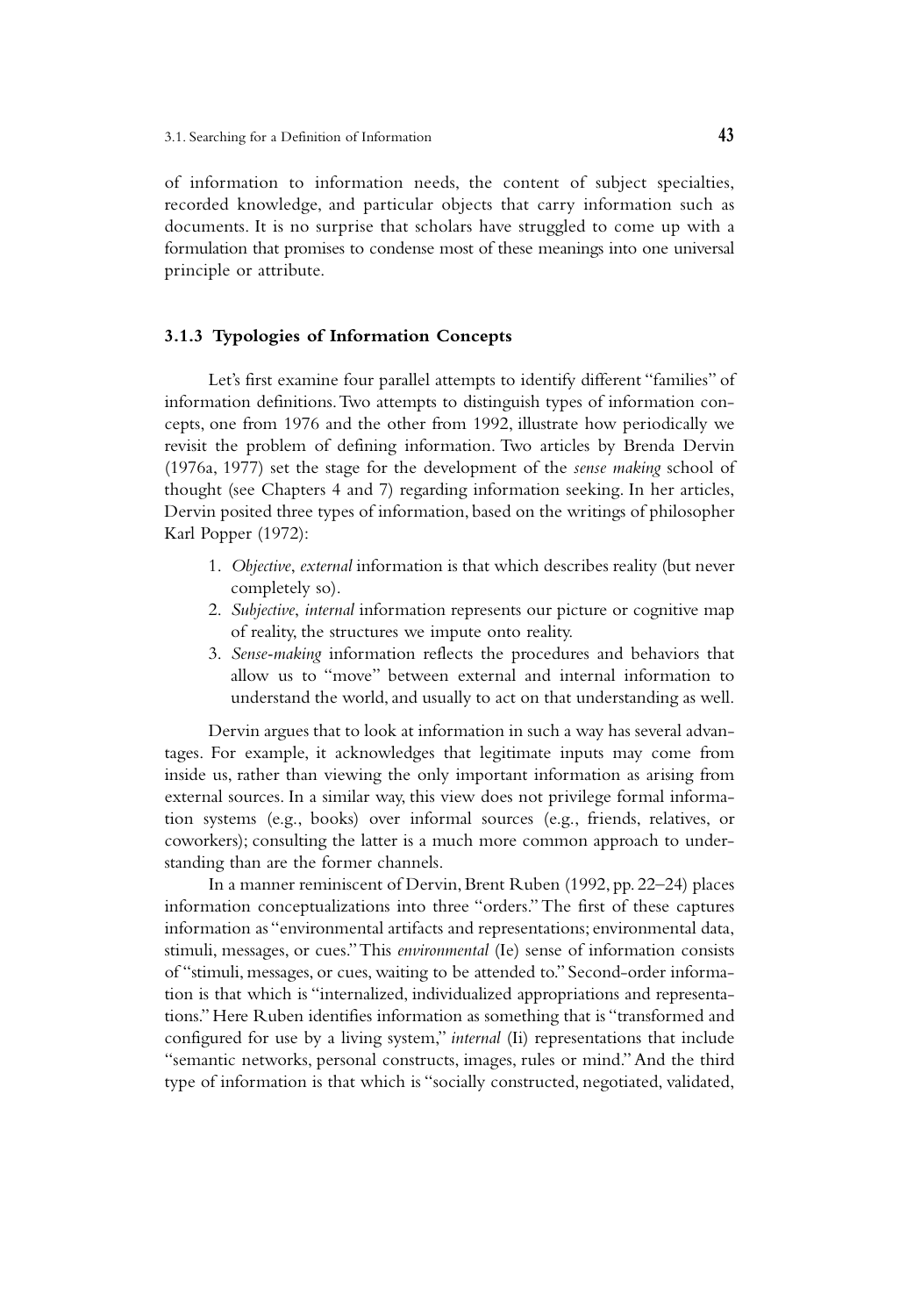sanctioned and/or privileged appropriations, representations, and artifacts." Third-order information, then, is the *social* (Is) context of information.

Dervin's and Ruben's types are parallel but not identical, especially in the terms and examples they use to describe their third category, which for Dervin is decidedly intrapersonal, abstract, and process oriented. For Ruben, the social context is external, is socially constructed, and may encompass physical objects like books (which seem to fall under Dervin's objective category).

Two other typologies, both from the 1990s, are also somewhat parallel, but they bear only a modest resemblance to the Dervin and Ruben schemes. Michael Buckland's (1991a) widely cited typology portrays uses of the term "information" as falling into three categories.The first category is *informationas-process*, which refers to the act of informing, the communication of information, and how a person's state of knowledge is changed. A second sense of information is *information-as-knowledge*, a usage of the term denoting that which is perceived in the first category (i.e., the knowledge communicated).The final sense of the term is *information-as-thing*, in which "objects, such as data and documents … are referred to as 'information' because they are regarded as being informative."

Buckland takes great pains to explain the difficulties inherent in such a typology, pointing out the intangible nature of the first two categories (which makes them difficult to observe), the issue of intentionality (some definitions of information take for granted an intention to communicate), and the problem that any object in the world might potentially be informative ("if everything is information, then being information is nothing special"). He concludes that it is essential to investigate information-as-process, even though informationas-thing cannot be dismissed as a focus of study.

The second typology is similar to that of Buckland but breaks out his two categories of information-as-thing and information-as-knowledge into three overlapping conceptions of information. Altogether, McCreadie and Rice (1999, pp. 47–58) identify four distinct "conceptualizations," the first of which is information as a *resource or commodity*. Under this conceptualization, information is something that can be "produced, purchased, replicated, distributed, sold, manipulated, passed along, controlled" — such as a message that travels from sender to receiver, with or without some kind of payment in exchange.

The second type of information is characterized as data in the *environment*, that is,"objects, artifacts, sounds, smells, events" that may be perceived in the environment. This category takes into account the potential for unintentional communication of information, such as when one observes and interprets natural phenomena.

McCreadie and Rice's third type of information concept is that expressed as a *representation* of knowledge, such as that expressed in "documents, books, periodicals." Finally, their fourth type of information is as a part of the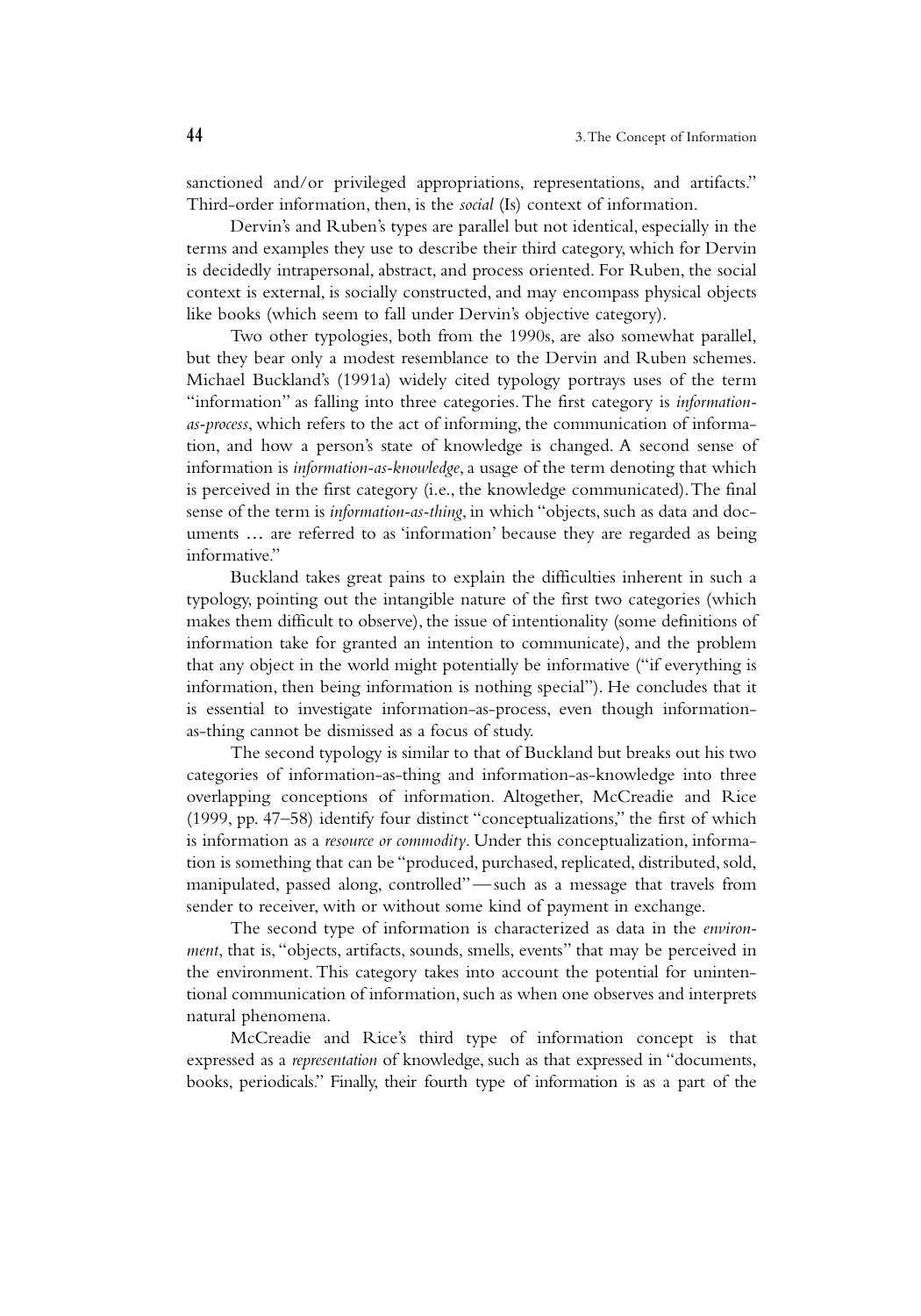communication process. That is, information is meanings that are created as people go about their lives and try to make sense of their world.

While at first glance it may seem that these latter two typologies characterize types of information in similar ways, there are several differences, particularly in the distinctions they make between *representation*, *thing*, and (in the case of McCreadie and Rice) *resource*. McCreadie and Rice use "documents, books, periodicals" among their examples of representations, whereas Buckland uses those as examples of "things." It seems that McCreadie and Rice are trying to make finer distinctions than Buckland regarding possible embodiments of information.

Ultimately, the typologies of Dervin, Ruben, Buckland, and McCreadie and Rice are each distinct from one another in several ways.At least the distinctions these authors make are useful in illustrating the many ways one could parse the attributes of the information concept.

## **3.2**

# **Definitions of Information and Their Problems**

The typologies discussed above fall short of providing specific definitions of "information." Rather, their intention is to show that there are distinct usages of the term rather than a single universal usage.

Nevertheless, many authors have attempted to create a general definition of information that at least would be adequate for some areas of investigation. As we shall see, many scholars have incorporated into their definitions specific and powerful assumptions regarding the nature of information.

We will begin our examination with the most influential definition of information, one that developed a half-century ago for the study of signal transmission in broadcasting and telephony. Now it might seem odd that a definition for such a mundane concept as information should come to us from a highly specialized field as telephone engineering. In fact one writer (Tor Nørretranders, 1991; English translation 1998) jokes that

there are plenty of grounds for a conspiracy theory of the most devious kind: that the notion of information was invented and developed by engineers from big private corporations who then made a profitable business out of having the rest of us talk about truth, beauty, meaning and wisdom — on the phone. (p. 96)

In Nørretranders's view, this development was unfortunate because it shifted our attention away from the more important elements involved in information—the senders and receivers of messages—and toward characteristics of the carrier.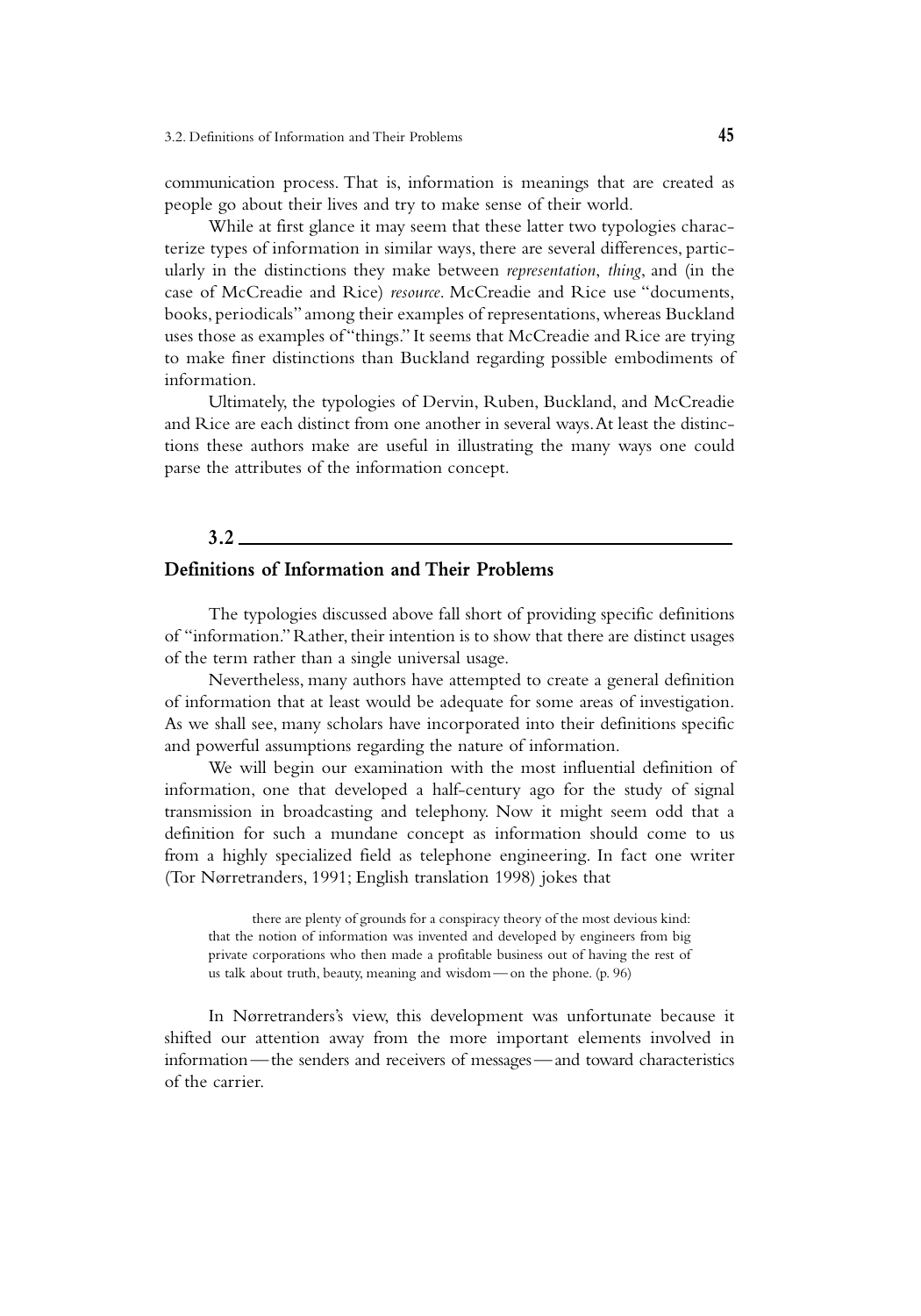#### **3.2.1 The Influential and Restrictive "Information Theory"**

The first widely recognized attempt to define information, the misnamed "Information Theory" (properly called "The Mathematical Theory of Communication") is still frequently invoked to describe the nature of information.The popularity of information theory cannot be overemphasized: a review of two decades past (Zunde, 1984) listed over 400 selected citations to this theory; by now, the number of references to information theory surely runs into the thousands.

Fifty years ago, the works of Claude Shannon and Warren Weaver (1949) on communication of messages gave rise to a popular conception of information. Shannon, an engineer at Bell Labs, was concerned with the fidelity of telecommunications signals, such as those sent over radio waves, and the determination of the effective capacities of telecommunication channels. It was Shannon who came up with a model of communication as a process of signal transmission. His became the basis for applying measures to parts of messages based on the statistical probability of their appearance — a technique that led to improvements in signal transmission because it helped to predict the likelihood of errors and decide how to correct them, such as the sending of redundant portions of a message.

In Shannon's famous diagram (Figure 3.1), the *source* and *destination* of a message were seen as being at the opposite ends of a chain, linked by a *message* converted by a *transmitter* into a *signal* sent over some kind of *channel* to the *receiver*, which converts the signal back to a message for delivery to the *destination*.The channel was acted on by sources of *noise*, which could disrupt or distort the message.

Along with the diagram came both a definition and measure for the concept of information, as it is encoded in a message. Shannon's definition of information was based on the notion of *entropy*, a measure of the degree of disorganization in a system which reflected a tendency for any state of affairs to lose order and become more random. In signal transmission, *noise* is the vehicle for the effects of entropy, that is, noise degrades the signal to some degree. Messages are organized exchanges (e.g., grammatical sentences) based on *selections* from an agreed-upon set of signals (phonemes, words, letters, etc.). The requirement that the message elements are selected from a fixed universe of

Noise

SOURCE -  $\rightarrow$  TRANSMITTER --->  $||$  ---- $\rightarrow$  RECEIVER -  $\rightarrow$  DESTINATION Message Signal sent Signal received Message

**Figure 3.1** Shannon's model.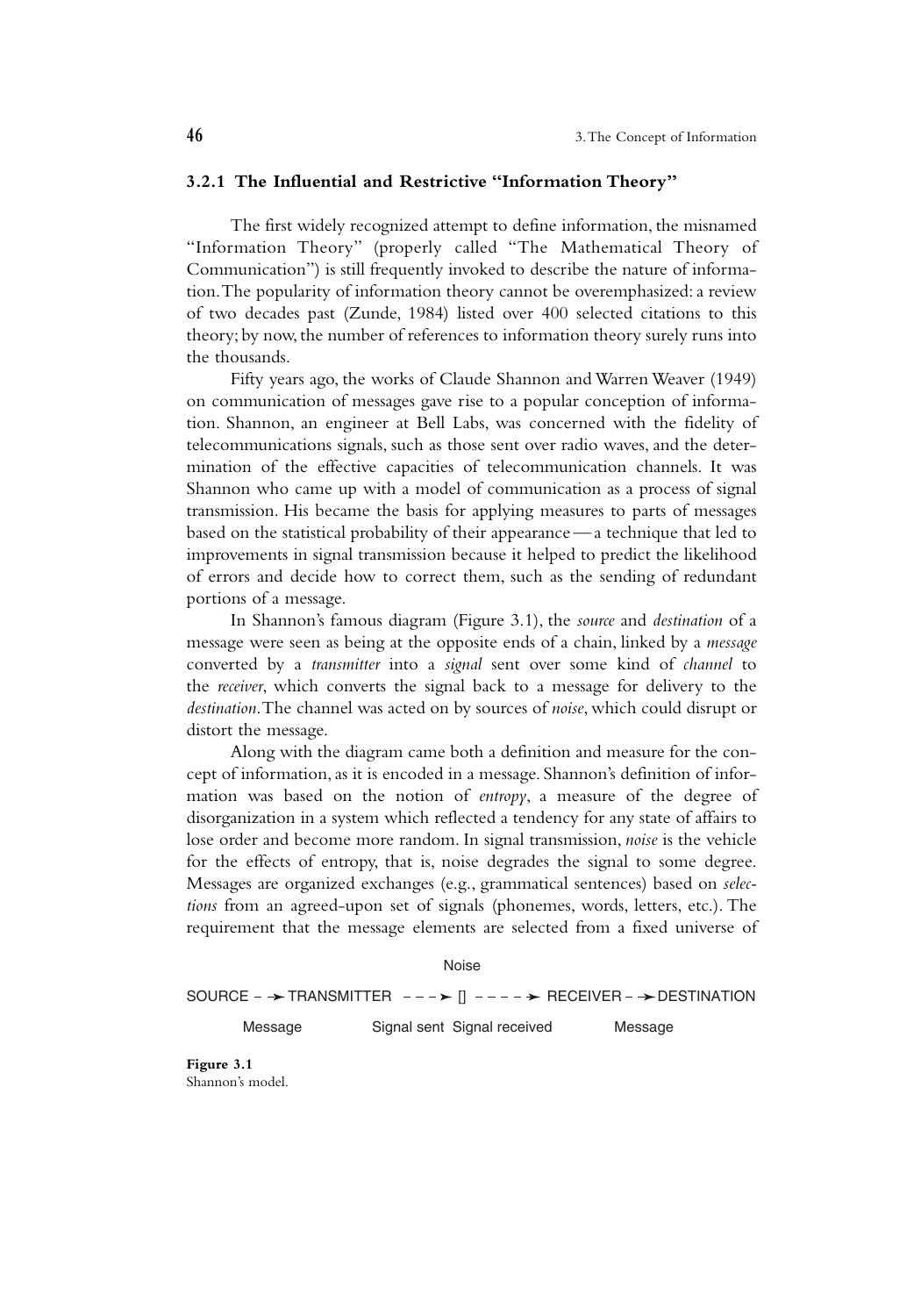possible elements has led some scholars to refer to it as a theory of "*selective* information," to contrast it with theories of "*semantic* information," that is, theories concerned with the *meaning* of messages.

The effects of entropy lead to more randomness in messages that, in turn, leads to higher levels of uncertainty. In Shannon's view, these *higher levels of uncertainty imply the potential for more information* in the message.At the opposite end of the entropy scale would be messages that are highly organized — and thus familiar to the receiver, but which tend to carry little "new" information. Shannon's *theorems* dealt with statistical probabilities associated with the selection of signals from a well-defined set. However, subsequent applications of Shannon's work tended to interpret the theory in terms of uncertainty reduction for the receiver of the signals — what Ritchie (2003) calls "epistemological probability."

Such a definition of information is somewhat counterintuitive because we tend to associate information with certainty, rather than uncertainty (Miller, 1983a). In fact, Shannon had been advised by computer scientist John von Neuman to call his concept "entropy" rather than "information" (or "uncertainty," another near synonym) because entropy was a vague term less likely to be confused with the vague, everyday meanings associated with the word "information" (Campbell, 1982, p. 32; Machlup & Mansfield, 1983, p. 48). Indeed, these opposite or "negative" forms of Shannon's definition appeared in the writings of physicist Leo Szilard in 1929 and philosopher Charles Pierce in 1878 (Morowitz, 1991).

To demonstrate how easy it is to misunderstand Shannon's notion of uncertainty when we apply it to human communication, Miller (1983a, p. 495) provides the example of the sentences "Rex is a dog"and "Rex is a mammal."The latter sentence contains terms less likely to appear in everyday usage, so according to Shannon's measure it would carry more "information" that is, a rarer, more surprising, message. But the term "dog" is *more specific* than "mammal" (which could be a dog, a bat, a dolphin, or many other creatures); semantically, therefore, we would judge that "Rex is a dog" carries more information, reversing the logic of Shannon's measure. It is all too easy to misinterpret Shannon's definition of information outside the realm of signal transmission (Losee, 1997).

Common misunderstandings of Shannon's Information Theory are partly attributable to his coauthors and advocates.Warren Weaver, a physicist, was invited to write an introduction to two journal articles by Shannon that the University of Illinois was publishing under the title *The Mathematical Theory of Communication*. In his introduction to Shannon's work, Weaver speculated on how Shannon's model of signal transmission might be applied to *human* communication.Weaver acknowledged in a later publication that the model could be taken too literally: "*Information* must not be confused with *meaning*,"Weaver said (1949, p. 8).Thus, he anticipated that some scholars would attempt to extend the theory to the subjective interpretation of signals by humans.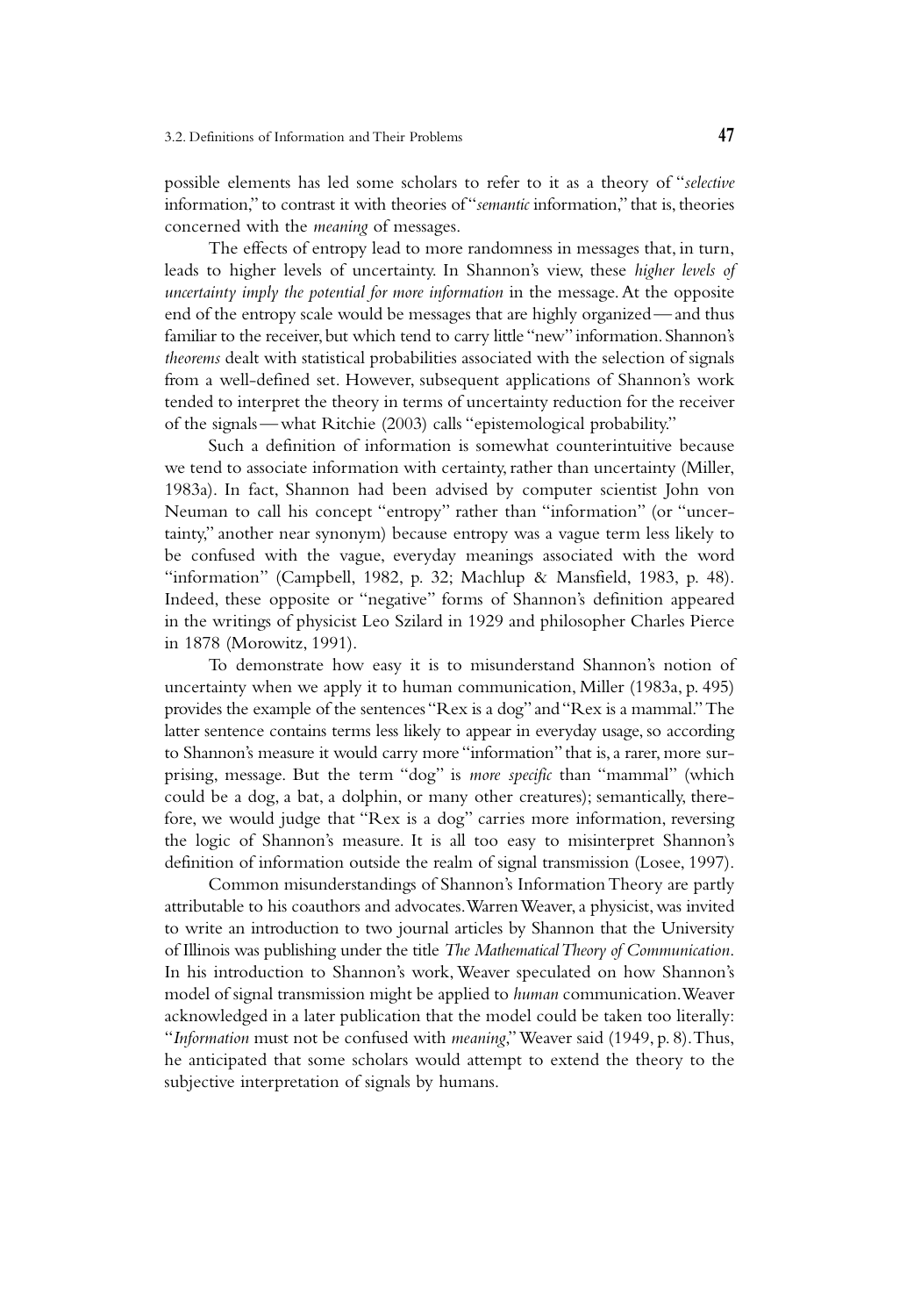Nevertheless,Weaver's broad-ranging analogies and speculations became conflated with the very limited theorems devised by Shannon, much to the latter's chagrin; according to Ritchie (1986, 1991), it is Weaver's extrapolation of Shannon's model to which most writings refer, not to Shannon's original explanation and theorems. To confuse matters further, Shannon himself was inconsistent in his use of the terms uncertainty and entropy (Cole, 1993).

Despite its flaws, Shannon's simple depiction of *signal transmission* as linear, one-way process was seen by many scholars as an adequate model of human communication.Additional interpretations (e.g., Berlo, 1960) resulted in inevitable simplification and distortion of the model. David Berlo's famous "Source-Message-Channel-Receiver" model (Rogers, 1986, pp. 86–90) dropped the "signal" component of Shannon's model. Conflating the concepts of message and signal ignored an important distinction between meanings (messages) and their encodings (signals).

For several decades, various simplified versions of Shannon's model became the basis for studying the exchange of messages among people (Rogers, 1994). As Jesse Shera and Donald Cleveland (1977) put it,

Everybody tried to get into the act, hopeful that Shannon's magical formula would unlock countless information secrets and give a quantitative measure for laying a scientific theoretical foundation for practically every major field lacking one. Unfortunately this overextension was generally an intellectual get-rich-quick scheme and, in the long run, most of the hopefuls fell to the wayside. (p. 261)

A 1974 article by James Watt and Robert Krull can serve as an example of how some researchers applied Shannon's concepts. In a study of television viewing habits,Watt and Krull noted that other researchers had no classification system in common for program contents. Some would use categorizations like "news, mystery drama, situation comedy, quiz-audience," while others used "documentary, crime-detective, comedy-variety, game shows" to cover the same content. Obviously, these variations posed problems for researchers trying to test for effects of television viewing, given that the results independent investigations were not directly comparable.

Instead of subjective classifications of content,Watt and Krull argued that "structural or form characteristics of the program may also have an effect on the audience"; therefore, they proposed a "content-free measure of television program form" that applied "information theory entropy terms" to features that appeared on television screens (1974, p. 44–45). In a study of adolescent viewing, they developed several formulas for measuring various aspects of a broadcast. For instance,"verbal time entropy is defined as the degree of randomness of the time of audible behavior on the part of characters in a program"; a formula measured this in terms of a negative, logarithmic function of the time that a series of television characters produced audible sound. I do not need to reproduce Watt and Krull's various formulas to convince you that, although they did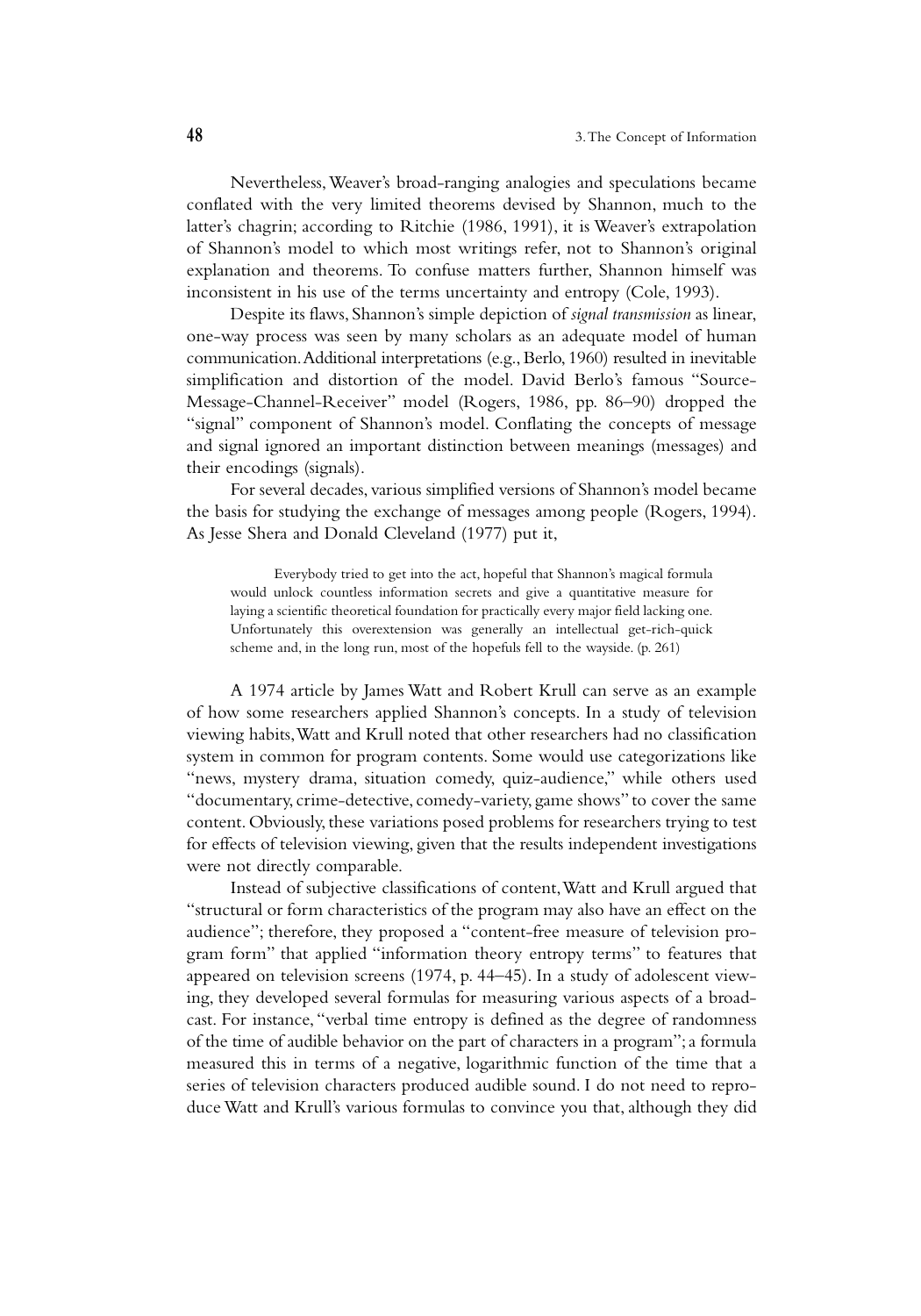indeed carefully measure "nonrandom viewing patterns," their results are difficult to interpret in terms of what normally concerns us about television viewing and its effects.

Nevertheless, Ritchie (1991) describes Watt and Krull's work as among the more successful applications of Shannon's entropy measure, along with Seth Finn's studies of unpredictability in news articles (1985 and 1986). Less successful, in Ritchie's view, were attempts by Garner (1962) and Hsia (1968) to apply entropy to neurologic and cognitive information processing.

Eventually, the Shannon and Weaver model came to be seen as inadequate for expressing many of the important features of human communication. As early as 1969, Donald MacKay complained that

communication engineers have not developed a concept of information at all. They have developed a theory dealing with only one particular feature or aspect of messages "carrying"information — their unexpectedness or surprise value.(pp.56–57)

Nørretranders (1991/1998, p. 96) observes that Shannon's view of information equated it with "something completely meaningless, something closely related to disorder … quite unlike what the rest of us understand by the everyday word 'information' — meaning, content, overview, order." It is what Søren Brier (1992) calls a "mechanistic concept of information," which reduces human cognition to the level of computer processing. Shannon's so-called "Information Theory" simply did not adequately reflect the way in which people interpret and assess the "meaning" of messages. As the Canadian sociologist Orin Klapp (1982) concluded:

Meaning, being subjective, and referring to synthetic or holistic properties that cannot be reduced to the sum of parts, might be called a higher sort of information that does not come easily, let along inevitably, from a growing heap of mere information. (p. 58)

#### **3.2.2 Five Problematic Issues in Defining Information**

Despite its popularity, Shannon and Weaver's implied definition of information contains several assumptions and requirements that differ with the ways we usually think about and experience similar phenomena in everyday life. Their definition is useful only in a very limited sense.

The Shannon and Weaver definition is not alone in posing such problems. Most information concepts contain assumptions regarding five issues that often turn out to be problematic when we try to apply their definitions.The five types of assumptions are about the following:

**Utility:** Does information, in order to be information, have to have some kind of effect, some sort of usefulness for humans? If not, what would be the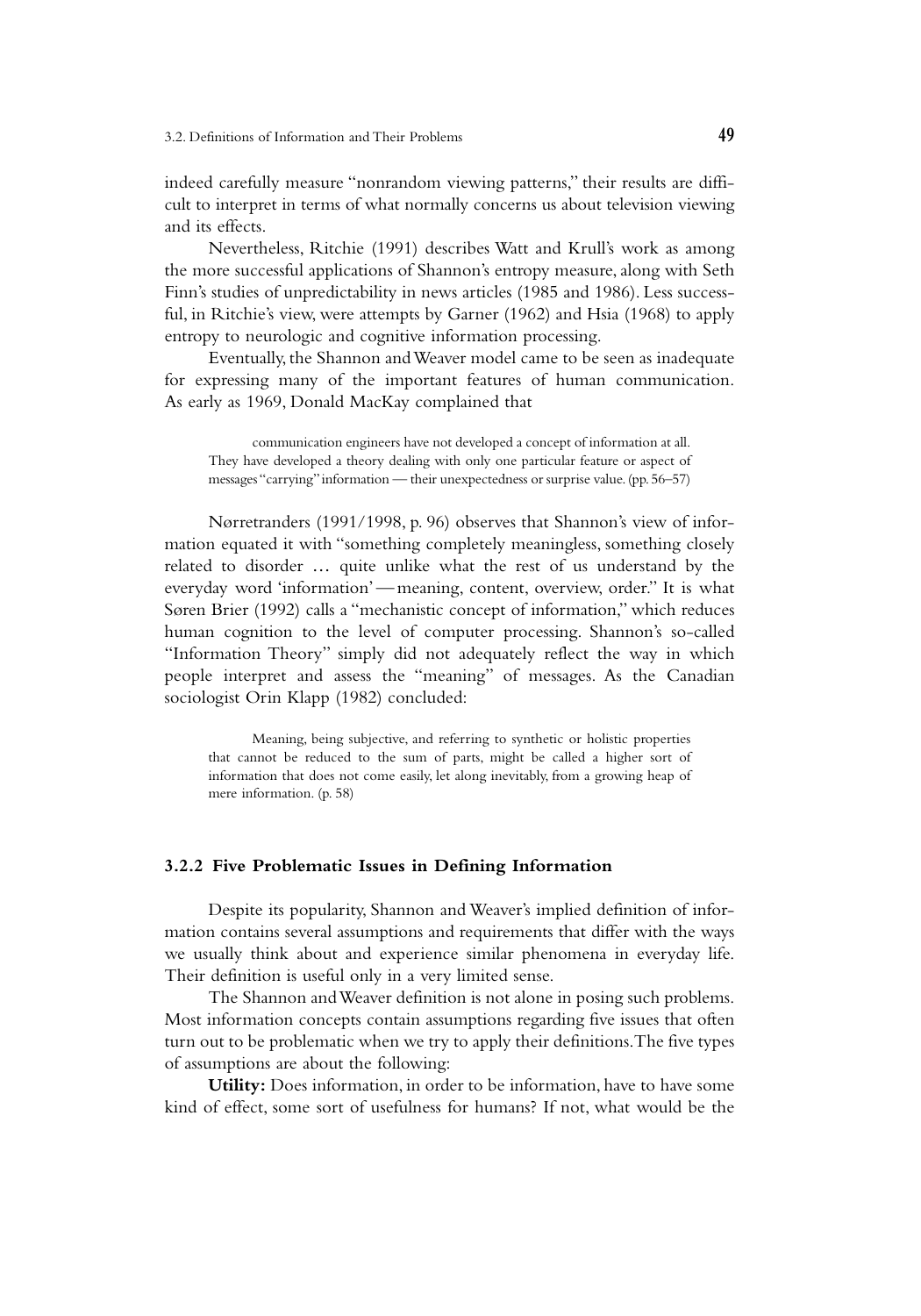point of talking about it? In particular, must information reduce *uncertainty* about something? If information does not reduce uncertainty, must it be *useful* in some other way — e.g., in providing entertainment or some other kind of useful stimulation?

**Physicality:** Must information always take on some physical form, such as a book, the sound waves of human speech, or a natural object that embodies some kind of data? Is it even proper to discuss what people know, or believe, as being information? A related, and perhaps distinct, issue is whether information (or at least its effects) must be directly *observable*. If the effects are not directly observable, then how can it be the subject of scholarly study? This latter question bears on Belkin's (1978) seventh and eighth requirements of an information concept, which he calls methodological, and will be addressed in Chapter 6.

**Structure/Process:** Must information be structured in some way? That is, must it be composed of elements in fixed relations to one another, or in some way consist of a complex "whole," such as an image? Or is information a *process*, some kind of function, a series of steps — a sort of recipe?

**Intentionality:**When studying information, is it necessary to assume that someone (or something) *intends* to communicate it to another entity? Or is some information simply out there in the environment, to be perceived and interpreted by a sentient organism? For instance, we can imagine circumstances in which information is not communicated with a *purpose* in mind (requirement 1); a glance at threatening clouds informs us that rain is imminent, but in this case the generator of the message is an aspect of the natural world and has no intentions.

**Truth:** Must information, in order to be information, be *true*? Is it improper to call something information if it is demonstrably *false*? If so, then we need another term for that which is untrue, such as misinformation.

Let's examine each of these issues in turn, and consider what various authors have written about them.

### **3.2.3 Utility as a Requirement**

As Fred Dretske says (in "Putting information to work," his essay in a volume about language and cognition), the concept of information isn't fruitful if it doesn't account for an effect of some kind:

Information isn't much good if it doesn't do anything. … a difference that doesn't make a difference isn't really a difference at all .… I mean a causal difference, a difference in the kinds of effects it has. (Dretske, 1990, p. 112).

Dretske's concern is the relationship of "information"to causation and hence explanation of behavior; he doesn't think that information is the same thing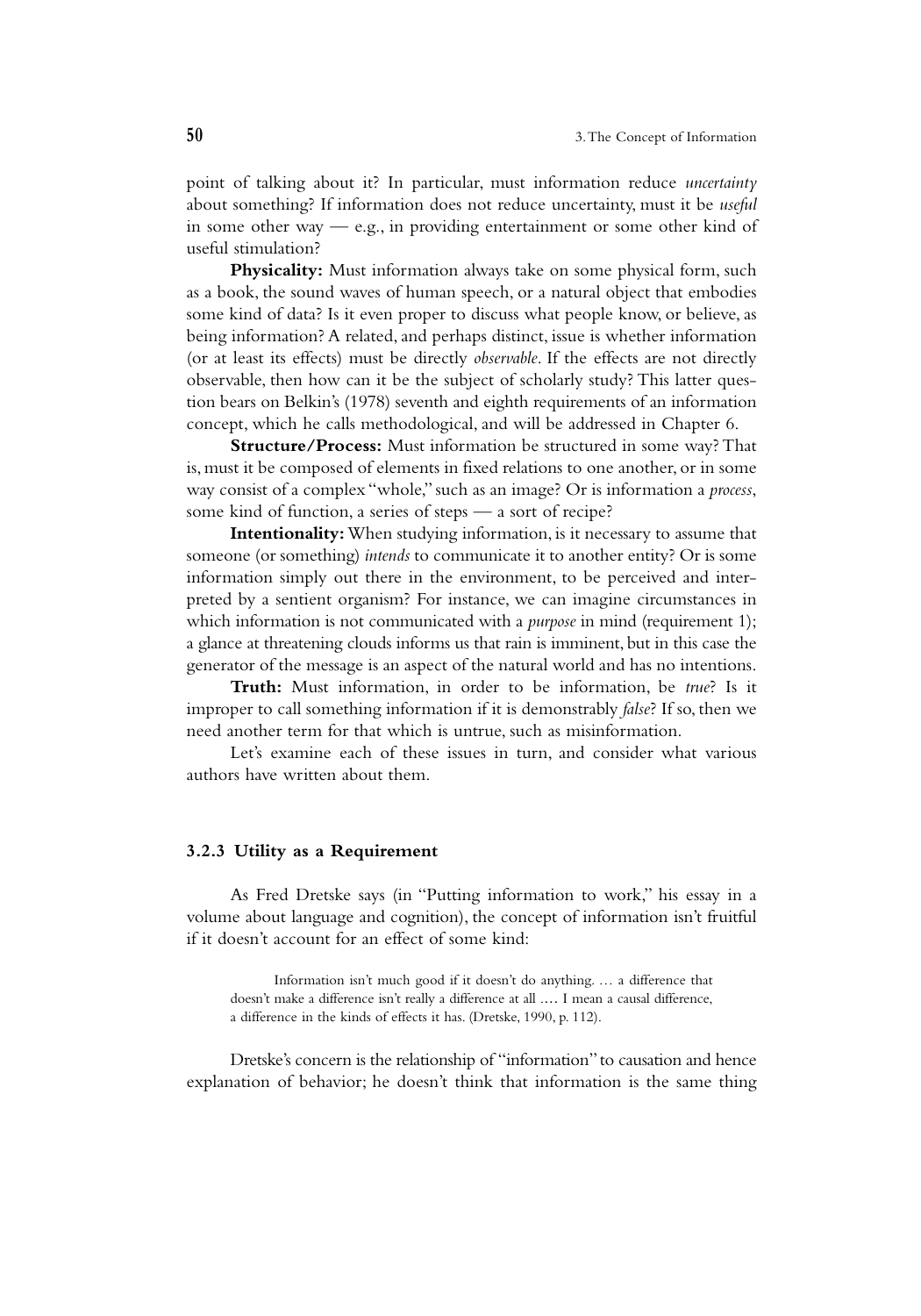as a "belief" or a "meaning."We can accept Dretske's claim at a superficial level: it is not worth discussing a concept that makes no "difference" in the world.Yet this leaves many questions unanswered: Exactly what, how, and when are these effects?

First, it is necessary to say something about the relationship between information (or knowledge) and power (see Braman, 1989, 2006, for a fuller discussion of this topic). Suffice it to say that information can have powerful effects on humans, but usually does not.Yes, it is easy to imagine that, if we knew in advance which team would win the World Cup or which stock would increase in value, we could easily turn that information into a large sum of money — which in turn could be used in various, powerful ways — but the accurate prediction of future events is rare. Of course if we know other people's secrets we may be able to compel them to do our bidding by threatening to disclose the secrets — an unusual and perverted kind of power. And it is true that having specialized knowledge (e.g., of medicine) may grant one certain privileges and enable one to attract money. But such "formal knowledge" is closely bound to issues of performance, competence and (especially) institutions and social relations.As Eliot Freidson, (1986) says, knowledge must have agency in order to exercise power. Many discussions in the "information is power" vein tend to underplay the complex social relations (e.g., organizations like universities, governments, and corporations) or material objects (e.g., properties or weapons) typically involved in accumulating, maintaining, and using power.

In contrast, most of the "information" in our possession has little value or effect in and of itself. Most of what we know results only in subtle changes or uses in the real world. Some examples of relatively "powerless" information: the current time and temperature; the names of capitals of the world's nations; or what the person next to me just said.

Another utility of information is one in which there has been much more scientific interest and evidence: the ability of information to reduce uncertainty. From the 1950s through the 1970s, definitions of information proliferated, most of them incorporating the uncertainty aspect of Shannon's model.A review by Bouazza (1989) reflects the majority view regarding the role of uncertainty in these definitions: "The most cited and perhaps the most useful definition of information is 'that which reduces uncertainty'" (p. 145).

In the interest of brevity, we will ignore definitions that try to preserve major portions of Shannon's definition (e.g., those discussed by Artandi, 1973, and Fairthorne, 1975), as they are too narrow to be compatible with commonsense notions of information. The most common drawback of these early attempts is that they insist on defining information in terms of uncertainty reduction — typically in the execution of a choice or decision. For example, Wersig and Neveling (1975) declare that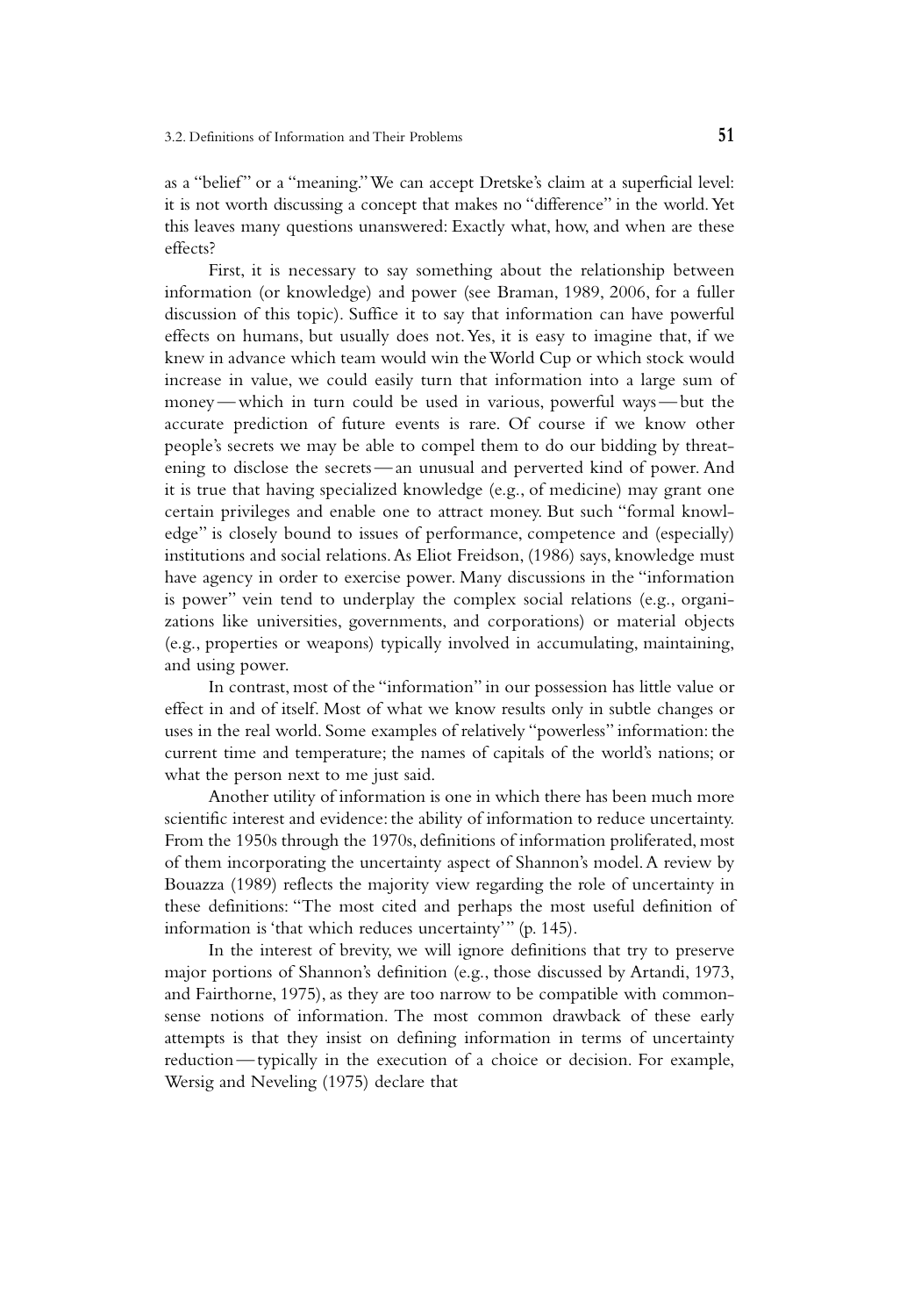The basic term "information" can be understood only if it is defined in relation to … the information needs of people involved in social labour …. Either as reduction of uncertainty caused by communicated data. Or as data used for reducing uncertainty. (p. 138)

Like many such definitions,Wersig and Neveling's implies that information must be useful ("involved in social labour") and intentional ("communicated").

Similarly, Everett Rogers defines information in terms of reducing uncertainty in a decision task, as "patterned matter-energy that affects the probabilities of alternatives available to an individual making a decision" (Rogers, 1986, p. 85). Other writers leave out the assumption that a task is being performed, but they still cling to the uncertainty component, in which information is whatever "removes the doubt, restricts the uncertainty, reduces the ignorance, curtails the variance" (Nauta, 1972, p. 179).

The emphasis on uncertainty continues to current times. For example, one book on the nature of information begins with the words "The concept of information, which is the subject of this book, is intimately connected with the concept of uncertainty … information in a given context is obtained by a cognitive agent whenever relevant uncertainty is reduced" (Klir, 1996, p.VII).This is a typical approach for defining information among economists. Hirshleifer (1973) for example, discusses the probability of signals but draws a contrast with the way that probability is applied (p. 31):

Uncertainty is summarized by the dispersion of individuals' subjective probability [or belief] distributions over possible states of the world. Information, for our purposes, consists of events tending to change these probability distributions. A rather different concept of 'information' is employed in communications and statistical theory, according to which a dispersed probability distribution is called less 'informative' than a concentrated one. This latter concept uses the term 'information' merely as a negative measure of uncertainty.

It is important to note once again that while this writer refers indirectly to Shannon's work, he is actually discussing epistemological probability likelihood estimates in the "real world" of human communication.

The idea that information must be useful to be information has been undermined in several critiques, most notably by Fox (1983) and Losee (1997). The latter observes that

a good definition or theory of information … should bear some resemblance to the natural language notion of information but need not adhere to it when the natural language definition loses its generality and explanatory power.This happens when the common language definition of information, for example, becomes conflated with the notion of *useful* information, that is, information is understood to be in all cases useful. For those accepting this concept of information, if it is not useful, it is not information. Requiring that all information be useful limits the domain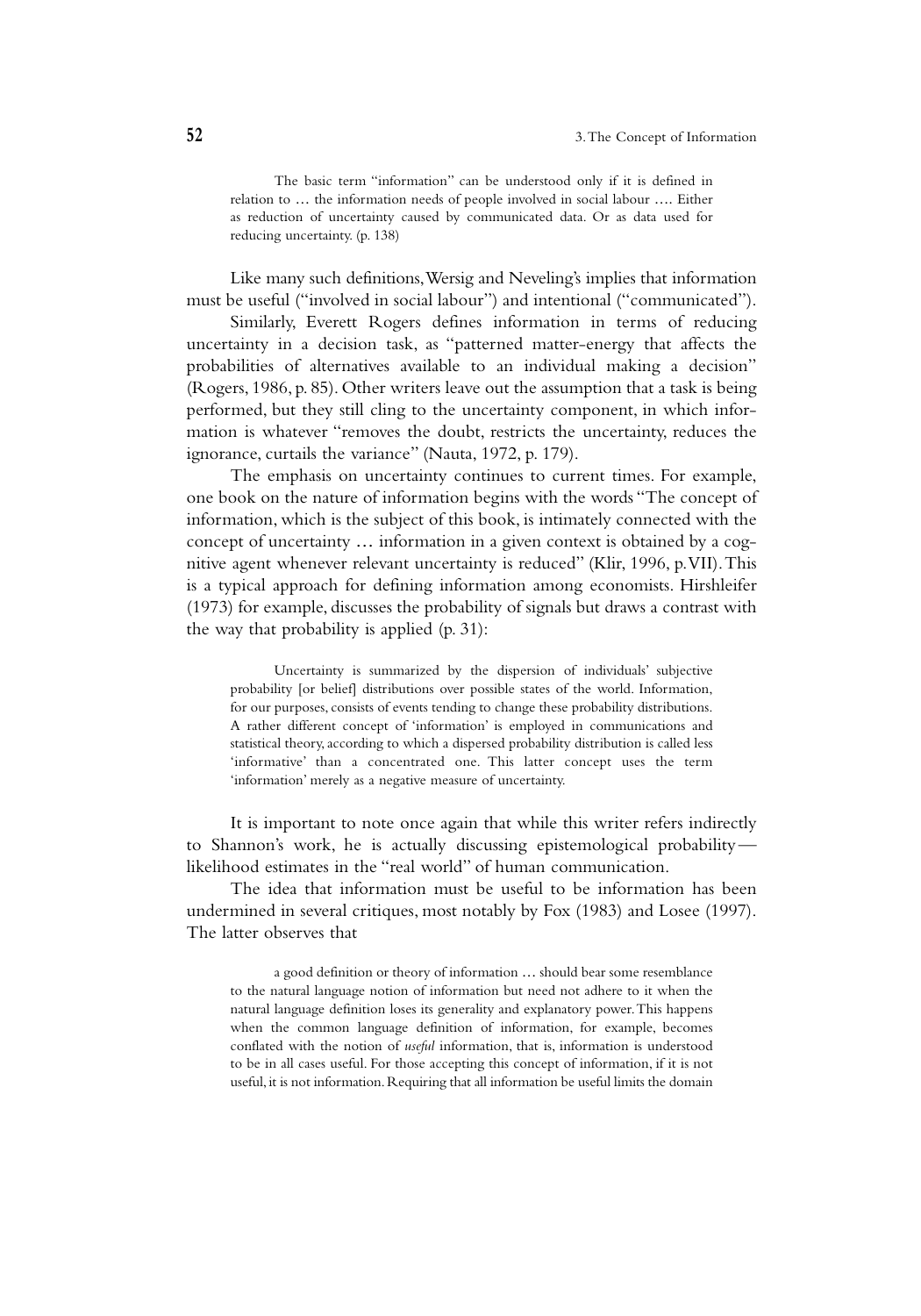of discussions about information to cognitive processes that can "use" something; it excludes the information carried by a subatomic particle which is not sensed by a cognitive process.We try to avoid excluding information phenomena. (p. 257)

Neither must information (intentionally communicated or otherwise) automatically reduce uncertainty.To use an example from Fox (1983), suppose that I tell you something but you do not believe me. I have not reduced your uncertainty. Or suppose I tell you that the stock market crashed this morning. Last you heard, the market was going up, so perhaps I have reduced your uncertainty about the overall direction of the market (assuming you have been wondering about it), and yet I have probably created uncertainty within you regarding collateral knowledge (e.g., the values of your individual stock holdings).As Fox points out, there are other scenarios in which the communicating of information might actually increase uncertainty, rather than decrease it.

Some other disciplines that initially exploited uncertainty reduction have recently questioned the ubiquity of such a psychological drive. For instance, in the interpersonal communication literature, we have the emergence of Problematic Integration Theory (Babrow, 1992) and Uncertainty Management Theory (Babrow, Kasch, & Ford, 1998). Both of these theories question the assumption that humans always strive to reduce uncertainty.While most discussions emphasize the negative effects of uncertainty, some other scholars (e.g., Brashers, Goldsmith, & Hsieh, 2002; Huber & Sorrentino, 1996) identify positive psychological effects of uncertainty — or instance, it may provide "hope."

Uncertainty Management Theory, in particular, highlights how people sometimes deliberately *increase* uncertainty. Uncertainty Management Theory holds that uncertainty is experienced "not simply as an uncomfortable tension demanding reduction" (Bradac, 2001, p. 463) but as feelings and cognitions that can be managed in other ways as well; these may include "seeking instead ambiguity and even confusion" (Bradac, 2001, p. 471). This is because "individuals may use uncertainty as a tool … sometimes this cognitive state will be cultivated, rather than eradicated" (Bradac, 2001, p. 464).

Two examples of the deliberate increasing of uncertainty in interpersonal conversation are apparent when a physician must deliver a threatening diagnosis to a patient. One party to the dyad, the physician, might choose to provide an uncertainty increasing message when he or she believes the patient is certain of bad news (Ford, Babrow, & Stohl, 1996); the patient, in turn, might avoid information in order to maintain uncertainty, or even seek out uncertainty increasing information (Brashers *et al*., 2002). In both cases, increased uncertainty might actually provide some increase in comfort for the patient, even though in a way that might compromise his or her treatment.Afifi and Weiner (2004) give other examples in the health care context whereby individuals deliberately "avoid relevant information" (p. 182).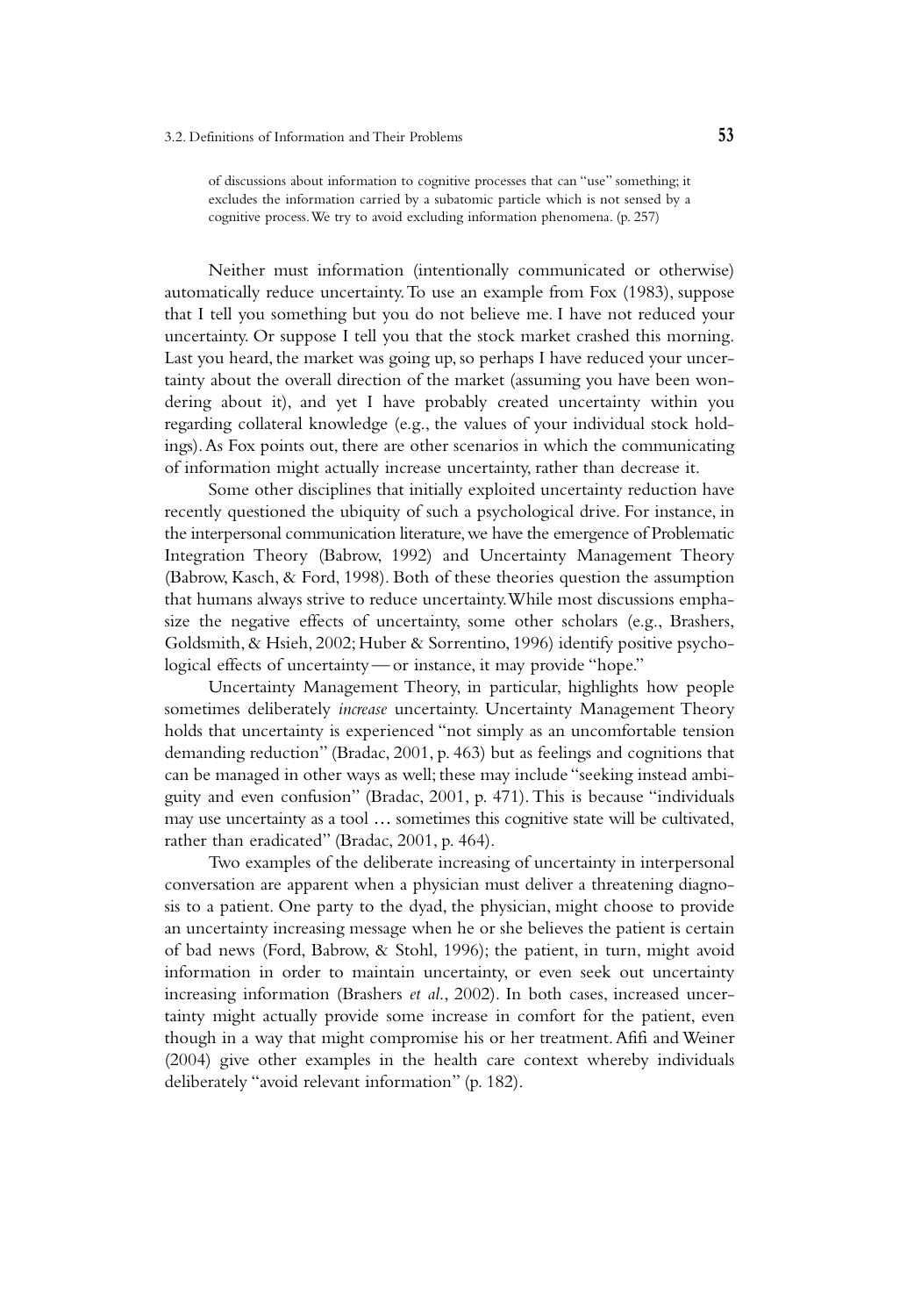Other scholars have also debated the effects of new information on uncertainty. Lang, Newhagen, and Reeves (1996) imply that cognitive capacity limits may prevent new information from reducing uncertainty. Berlo (1977) notes that information *always* reduces uncertainty in the "now," but in the long term it may have the opposite effect.Yovits and Foulk (1985) conducted an empirical study in which they tested the assumption that information always reduces uncertainty; they found that sometimes new information made their subjects *less* sure that their evaluations of a problem were correct. Similar conclusions are reached by Kellermann and Reynolds (1990) and Robertson (1980).

Although uncertainty is not satisfactory as a basis for defining information itself, it is nevertheless an important concept for information seeking. Even though information can be encountered in a passive way, actively acquiring information implies recognition of uncertainty or anomalies at some level.Kuhlthau (1993b) makes good arguments for considering uncertainty as a beginning stage in the process of finding information,and Yoon and Nilan (1999) demonstrate that one cannot study uncertainty without considering what informants already know (i.e., certainty).

What about other effects of information? That is, if information does not always reduce uncertainty, must it have some other utility to be considered "information"? Some authors include in their definitions of information almost any kind of stimulation that humans find useful. Examples of such stimulation could include sound (from music or from a waterfall); sight (the words of a novel, the images of a painting, a photograph, or a film), or touch (the feel of warm sunshine or cool water on skin). Each of these sensations "tells us" something. In Chapter 5, and obliquely below under "Truth," I argue that such stimuli include potentially useful information.Therefore, if information must have an effect, it should extend to outcomes beyond "reducing uncertainty."

## **3.2.4 Physicality as a Requirement**

Everyone acknowledges that information *can* have a physical form (e.g., see Buckland, 1991a, and McCreadie & Rice, 1999), but few explicitly argue that it *must*. Indeed, many scholars take pains to state that a more useful conceptualization of information is as a phenomenon that exists apart from physical media; that is, that we should *not* think about information as primarily something found in human-created messages like printed texts.

However, as Klaus Krippendorff (1984) has pointed out, at some level information must have a physical form. He argues in favor of information defined as "*a change in an observer's state of uncertainty* caused by some event in his world" (sic, p. 49).This, of course places Krippendorff's definition in the "uncertainty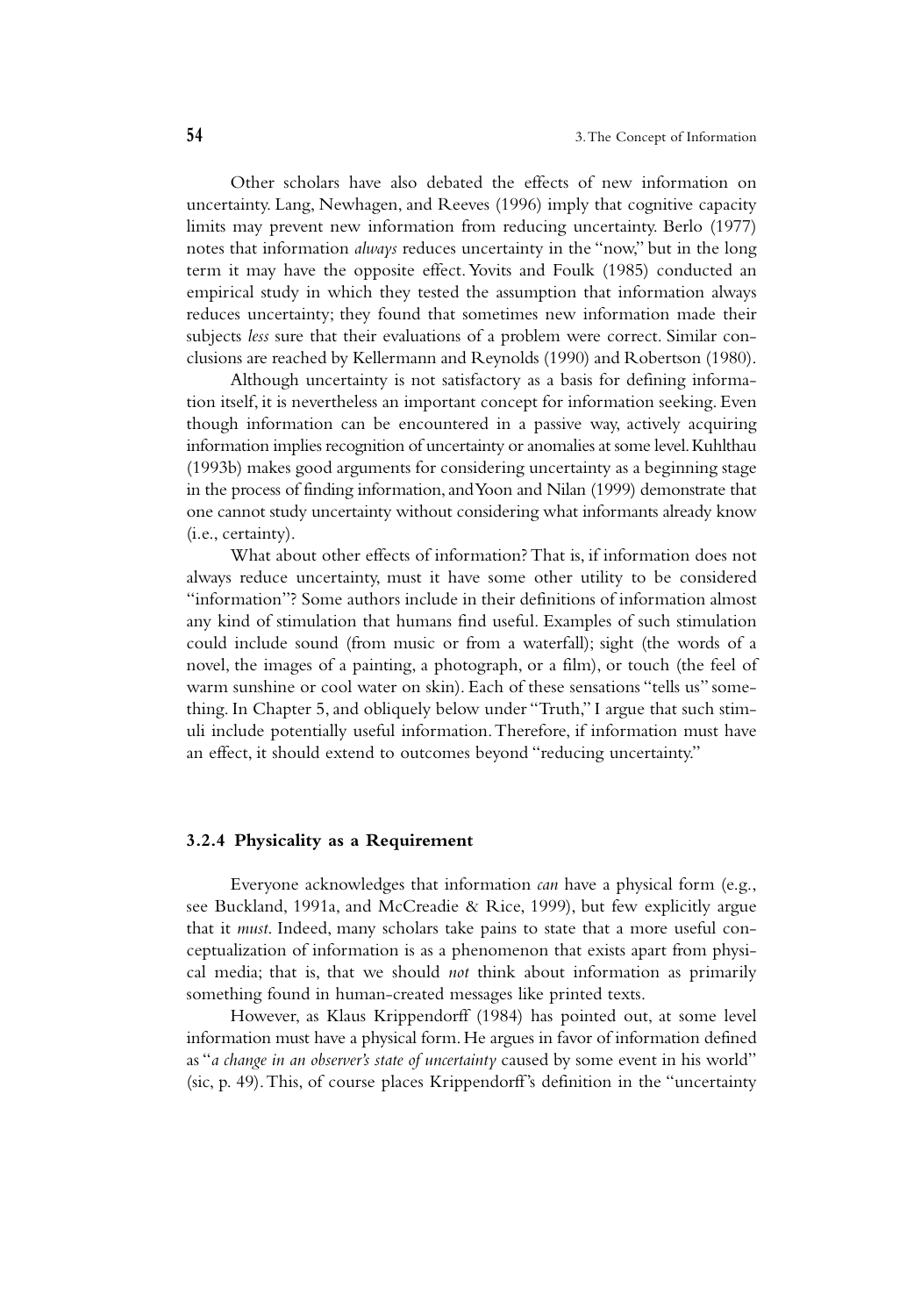requirement" camp we have already discussed. But the interesting aspect is how he analogizes information to *energy*:

First, neither energy nor information exists in a vacuum. Both are embodied in material processes to which one must refer. Just as one can speak of energy only in conjunction with some specific resource, fuel or storage capacity … so one can speak of information only in conjunction with a physically identifiable source, a message or a situation as described by an observer, and relative to what he already knows. Second, energy and information are measures of work … information is a measure of the (intellectual) work required to distinguish, to a degree better than chance, among a set of initially uncertain possibilities. (pp. 49–50)

Certainly information in the sense of *thoughts* has a physical dimension: the electrical impulses of a human nervous system. In any event, it does not pose much of a restriction to contend that information must have a physical component, in the sense that energy does. In Krippendorff's case, it is much more of a restriction to require that information reduce uncertainty—as his Shannonesque conceptualization makes clear.

## **3.2.5 Structure/Process as a Requirement**

Other families of definitions avoid the uncertainty concept through use of analogy — typically to a structure or process — and sometimes require intentionality to do so. Kenneth Boulding (1956) used the analogy of an *image*, or a "picture in our head" in his popular characterization of messages and meaning. In Boulding's view (1956, p. 7), "the meaning of a message is the change which it produces in the image" — i.e., the image of reality (or a portion of it) that exists in someone's mind.This conception of information is similar to the one offered by Bateson at the beginning of this chapter, defining "change" as "difference which occurs across time" (1972, p. 452).

Expanding on Boulding's analogy, Pratt (1977) defines information as an *event*: "That which occurs within the mind-upon-absorption-of-a-message" (p. 215).That is, information (or an "informative event") is what we call a change in one's mental image. For Pratt, then, information is the event that changes someone's image of reality. Like those of Boulding and Bateson, Pratt's definition has ties to the "Internal Information" described by Dervin and Rubin earlier in this chapter.

The "image" metaphor is evoked by Donohew and Tipton (1973) as well. But, for them, the idea of "image" is not something like a holistic picture, but rather a complex mental structure of parts and subparts:

An individual's "image of reality"is divided into three parts.First are the goals, beliefs, and knowledges [sic] which an individual has compiled as a result of his lifetime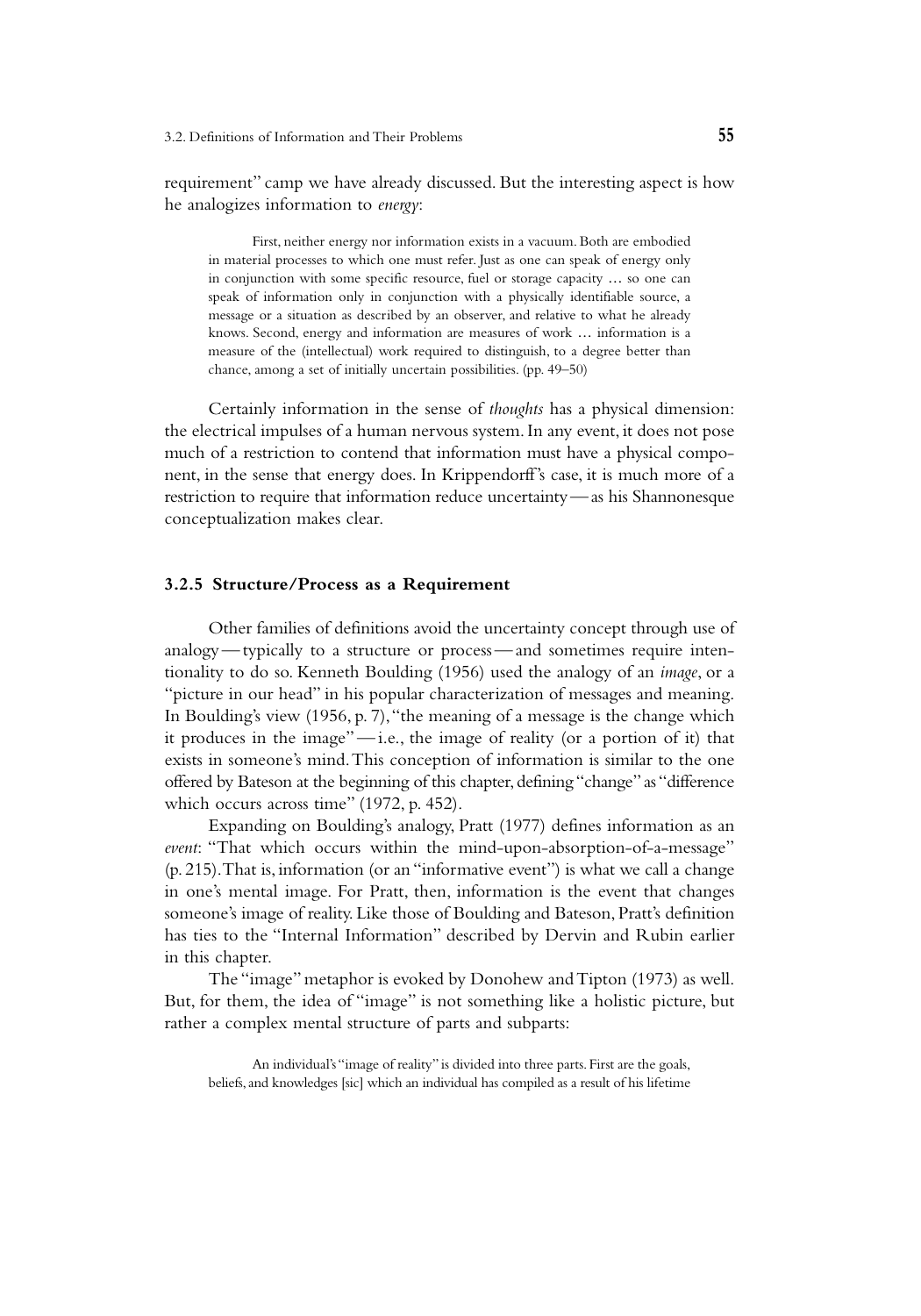of experiences.These cognitive "objects" are defined as any concepts, issues, material objects, or ideas which exist psychologically for a person …. The second part of an individual's image or reality is the concept of self.This includes an evaluation of his ability to cope with various situations …. The third part of the image of reality is an information-handling "set" developed out of past experiences.The "set" probably controls the selection of information used by the individual to cope with the environment. here we are talking about an individual's information-seeking and processing "styles." (pp. 246–247)

Similarly, MacKay argued that information must be considered in the contest of a hierarchy of goals (Cornelius, 2002, p. 413).

Other authors have conceptualized information as a *structure* or *organization* of experience and sensory data, for example,Thompson (1968) and Belkin and Robertson (1976). Following Thompson's definition, Belkin and Robertson (1976) state that "information is that which is capable of transforming structure" (p. 198) — in other words, it changes the knowledge state of the recipient. A parallel characterization comes from MacKay (1969), in which information is "that which does logical work on the organism's orientation" (p. 95).

Belkin (1978) notes that characterizing information as something that transforms knowledge structures has its problems, but it relates well to information as it has been defined in a variety of disciplines. Given that informationas-process assumes that a process has an effect on some entity — as an alteration of a mental image, or the creation of meaning in a human mind — the process and structure views of information are analogically similar. In some definitions of this type, individual authors have added one or more restrictions to serve their purposes. Belkin and Robertson (1976), for example, are concerned with document retrieval systems and therefore assume that messages are intentional and that messages are represented by *texts*: "a collection of signs purposefully structured by a sender with the intention of changing the image-structure of a recipient" (p. 201).

Charles Cole (1994) notes a dilemma that accompanies the assumption that information changes a cognitive structure: if "new" information can modify knowledge structure, then it must be so that "old" or "expected" information does not modify knowledge structures in the same way, or at least at the same time. New, or "pure," information must be extremely rare because such information is completely unanticipated, and there is a natural tendency not to recognize, see, or perceive that which is unanticipated. Information, then, has the quality of being unexpected and expected, old and new, at the same time. Therefore, for information to be unexpected and expected, old and new, at the same time, information must enter the perceptual system in at least a two-stage process.

More recently, Robert Losee (1997) has advanced a general and coherent definition of information. He attempts to resolve some of the conflicts between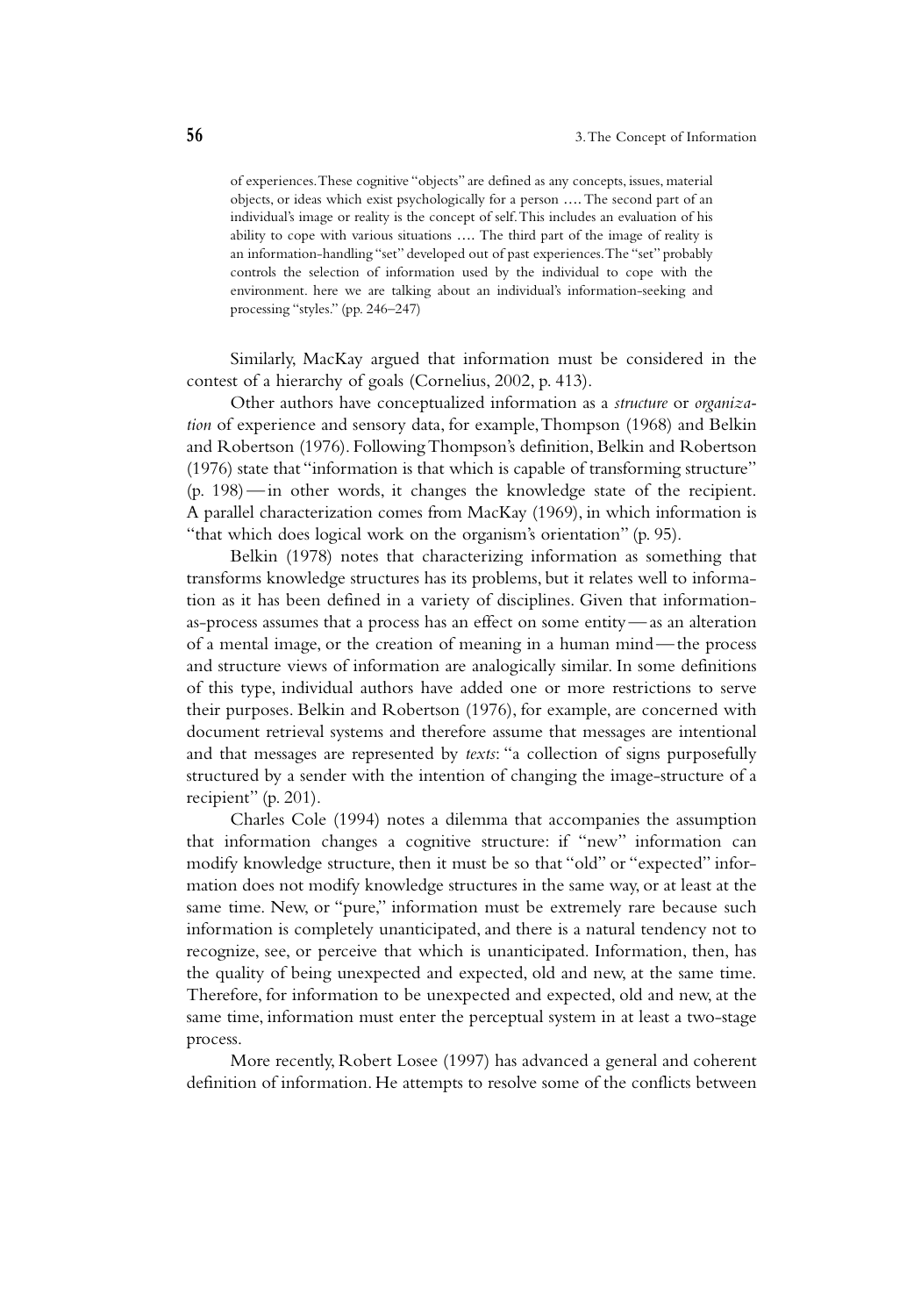definitions of belief, knowledge, information, and misinformation by viewing information generically as processes that produce outputs. The processes, or functions, may be invoked by humans, or machines, or other entities.The inputs into the process can be perceived from the environment or retrieved from human memory.The output of the process (e.g., the value taken on by a variable) is informative about both the original inputs and the process that produced the output from those inputs. Thus, Losee defines information as "the values of characteristics in the processes' output" (p. 256).

In Losee's view, by examining any output we can usually infer something about the process that created it. Examining a tree, for example, informs us about its origins, soil, moisture, and growth process. Or a cake, which is created through a procedure that includes ingredients, instructions, and heating, may be inspected to determine some, but not all, of the ingredients and the process by which it was created.

Defining information in terms of the output of a process, Losee concludes, moves beyond discipline-specific definitions (such as the tendency for decision theorists to define information in terms of uncertainty reduction) and provides a link between various studies of information.Yet, while Losee's definition sidesteps some of the criticisms of Fox regarding informationas-process, it substitutes the vagueness of "process" with a mysterious "function" that takes input and returns a value to be attached to variables (or "characterizations"). This in turn begs the question of how variables emerge in the first place and what determines the nature of the functions. These are not necessarily questions that Losee is responsible for answering, but rather problems to be faced by researchers trying to apply his definition of information. Hörz (1996) is yet another commentary on the notion of information as structure or process.

Fox (1983) criticizes all structure-based definitions as failing to provide a clear definition of "structure" itself. Fox also makes compelling arguments that information cannot be considered either an event or a process although he also provides counterexamples supporting the process view of information.

Fox himself favors defining information as a type of "telling," as represented in propositions. It would be impossible to fairly convey Fox's arguments in any shorthand version, presented as they are in 213 pages. It may suffice to say that his is the most extended dissertation on the subject thus far. Fox summarizes his conclusions in this way:

Information need not be true, though misinformation must be false; information need not be believed by anyone; information need not originate with a reliable informant, but it must originate with someone in an appropriate position to know. Ontologically, information is propositions [the identification of which] depends on contextual factors. (pp. 212–213)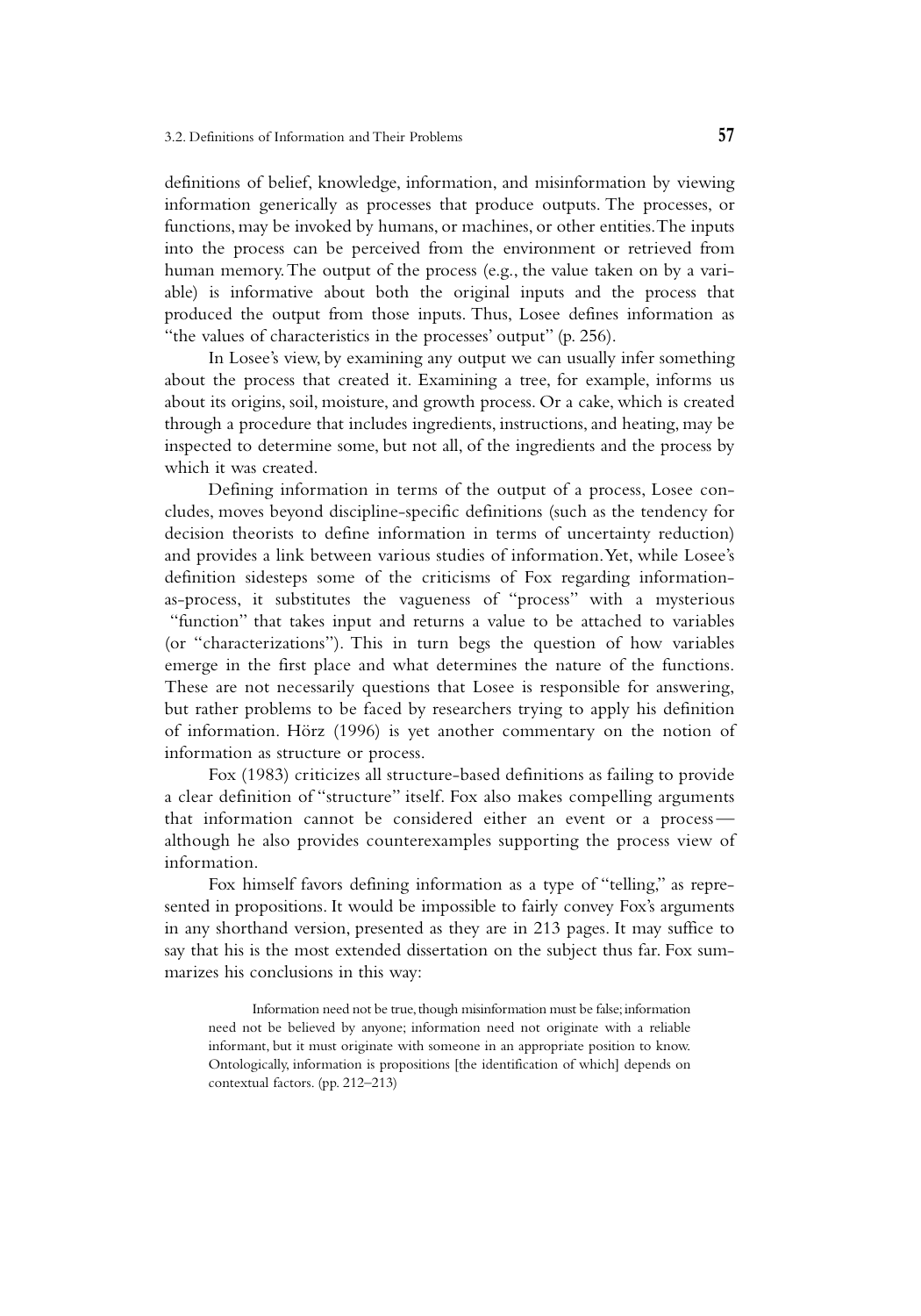Fox admits that his conclusions leave several issues unresolved, including the

crucial notion of the *amount* of information carried by a set of sentences remains unanalyzed.The notion of *informativeness* remains unanalyzed ….The details of how meaning determines propositional content as a function of context is not well understood. (p. 213)

In the intervening years since Fox's book,Tor Nørretranders has published (1991/1998) a text that addresses the relation of context to content. Nørretranders introduces the term *exformation* to describe the ways in which messages may refer to a "mass of information" that is "not present" and "explicitly discarded" but nevertheless is understood to be relevant by the receiver and is used in construing the meaning of a message (p. 92).

Nørretranders provides two examples to illustrate the concept of exformation, one involving an extremely short message and the second no message at all.The first example is Victor Hugo's famous query to his publisher regarding the appearance of his latest novel, *Les Misérables,* in 1862. On vacation and out of touch with news about public reaction to his work, Hugo mailed a letter consisting of a single character: "?" His publisher replied, simply, "!" Without prearrangement, both parties understood these exchanges to mean something like the question "How is my book selling?" and the response, "Surprisingly well!"

Nørretranders's second example corresponds to the saying "no news is good news."When parents do not receive a phone call from their son away at college, they assume that he is OK and that things are fine. Information has been conveyed without sending a message at all.This example echoes Cole's (1994) observation about "new" information versus "old" or "expected" information: can "no news" be viewed as merely preserving the original knowledge structure — or does it still modify the structure, but in a different way?

#### **3.2.6 Intentionality as a Requirement**

The manner in which Fox characterizes information has a critical limitation. His analysis is based, by necessity, on propositions expressed in the form of sentences. ("In this work I deal *only* with information carried by sentences," 1983, p. 7). Fox notes that his propositions represent "*what is asserted to be the case by (someone who writes or utters)*" (p. 77). One problem with this limitation is that it takes us back into the assumption of a message intentionally sent by a sender to a receiver.

We could call this type of intentionality the "communication assumption" that information necessarily involves communication, and hence, intention to communicate. Bowers and Bradac (1982) see the presence of intentionality as a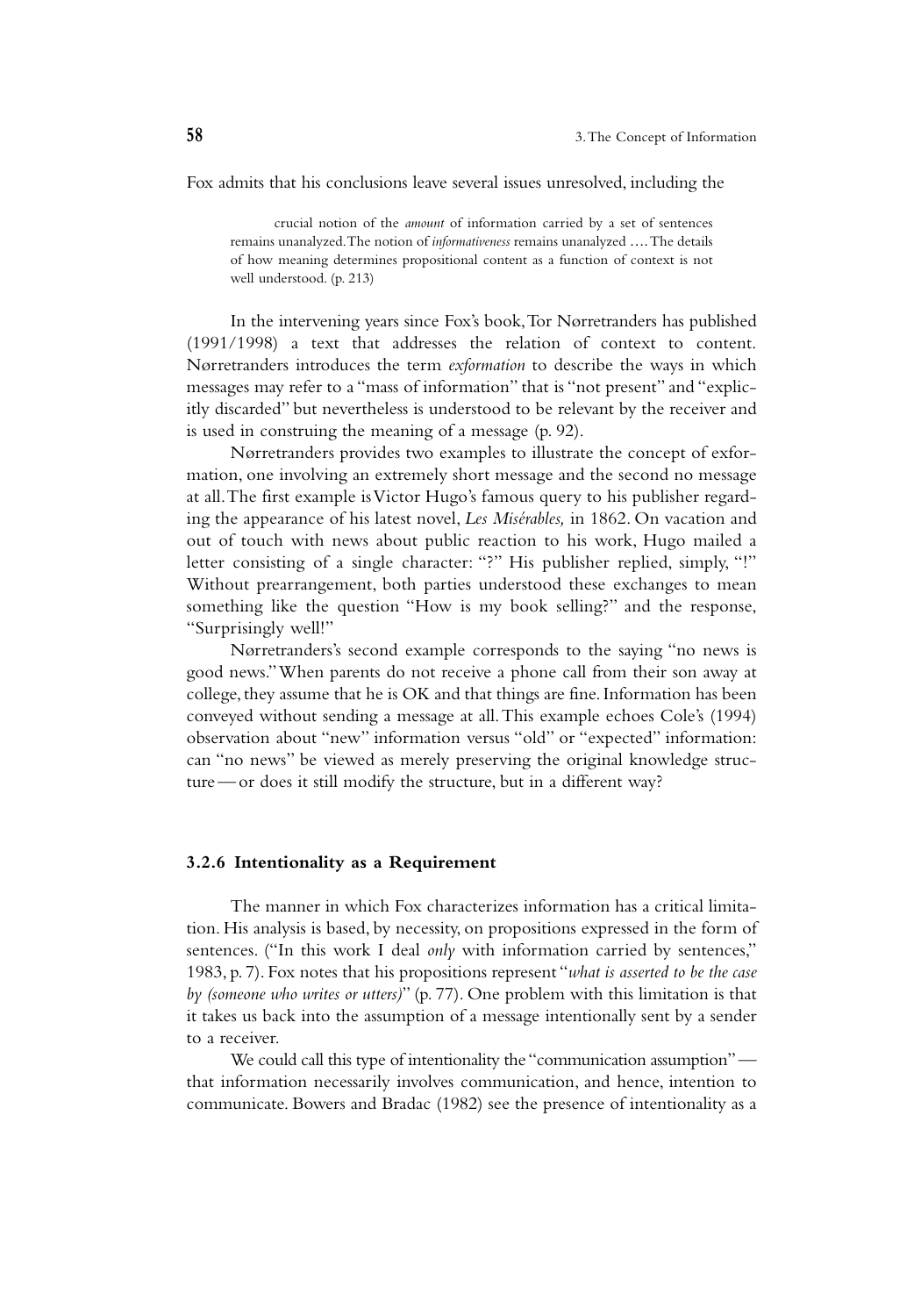key dividing point among rival definitions of "communication."Their examination of 27 metatheoretical discussions of communication finds that 18 of their authors hold that intentionality is a requirement for communication to exist. Few of those theorists have an unusual definition for "intention"; most mean the concept in its usual sense: a "purposeful activity … [that] must be explained by 'in order to' as well as 'because' statements" (Bowers & Bradac, p. 7).

Although the restriction of *intentionality* may hold true for what is the most important sense of information — the exchange of information between humans (e.g., see Buckland, 1998) — it does not apply to all senses in which we use the word. Information may originate outside natural language propositions, for example, as signs occurring in our environment.Whether we are viewing the natural world (e.g., trees, animals, rocks) or the human-made world (e.g., what people are wearing and doing, or a printed sign that says "exit"), we can take in stimuli that have meaning.The only way to retain the notion of intentionality is to assume that it can refer to *either* a "sender" ("someone who writes or utters") or "receiver"(the viewer of the world), but does not necessarily involve both ends of a communication process.

If we believe that people must *intend to receive* in order to take in information, then information is, in this more limited sense, intentional. Intentionality solely on the part of the receiver was suggested by Westley and Maclean in 1957, and in a discussion of news-seeking behavior, by Westley and Barrow (1959).The latter described "the need of the selecting receiver to be oriented in his extended environment" (p. 431); this assumption would take in the kind of "viewing" that I discussed previously.Theirs was a rather radical conception of communication, because it did not assume that a sender's intentions were involved; hence, Bowers and Bradac count it among the "nonintentional" definitions of communication. However, it *is* an intentional view of information behavior. This is a different view from that of Stonier (1990, p. 21), who claims that

> Information exists. It does not need to be perceived to exist. It does not need to be understood to exist.

#### **3.2.7 Truth as a Requirement**

Losee (1997) also considers the notion of "misinformation." He notes that information can have various flaws, including inaccuracy, incompleteness, lack of justification, and intent to deceive. Do we need a special label for information that is so flawed as to be untrue?

Traditionally, philosophers have made a distinction of this type regarding *knowledge*, the common stance being that knowledge is "justified true belief." In this definition, belief is taken to be "the most elementary of our opinions … characterized by two qualities:… either true or false .*..* arrived at either rationally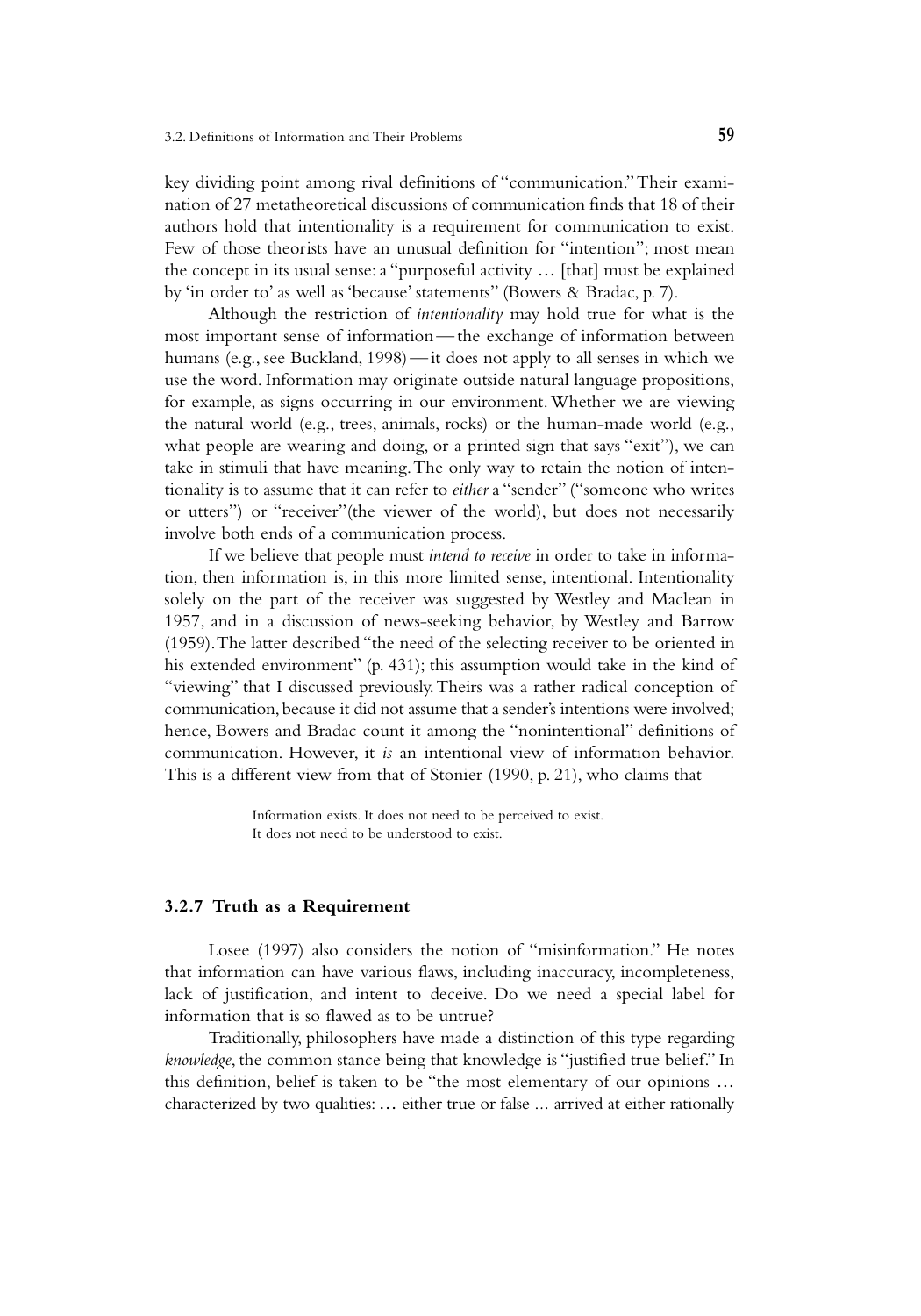or nonrationally" (Cherwitz & Hikins, 1986, p. 31). By *justified* is meant that the believer has *sufficient*, *relevant evidence* that his or her belief is true.The "justified true belief" definition of knowledge has been criticized since the analyses of Russell (1959) and Gettier (1963) but continues to have many advocates. More to the point, no major philosophers have extended the requirements of truth and justification to the concept of *information*.

Patrick Wilson's quote at the beginning of the next chapter suggests that the truth or falsity of information is something that we can ignore in discussing information in the abstract sense. For one thing, it could be argued that we rarely know for sure if something (a statement or perception) is true or not; even if a "fact" is demonstrated to be true at this moment, it may be possibly proven wrong a few moments later. Fox (1983, p. 212) and Derr (1985, p. 496) also hold that information need not be true, based upon analyses of usage of the term in ordinary discourse. Buckland (1991b) concludes that

the question of whether specific bits of knowledge are true is not central to our concerns. We adopt the position that the process of becoming informed is a matter of changing beliefs.Whether these beliefs are held or denied by others and whether they are compatible with some *a priori* or fundamental assertion need not detain us. (p. 43)

Some would disagree with this point of view and instead argue that a true–false distinction is worth keeping in defining "information." Frické (1997), for example, argues that information should be "truthlike" in order to "fit the world" so that we can "succeed in our interactions with the world" (p. 888). Dretske (1981, 1983) makes a similar case, that information must tell us truly about a state of affairs, such that we can learn from it; he concludes that false information and misinformation cannot be considered to be varieties of information, but rather distinct concepts.

However, we are concerned here with a broad view of information phenomena that fits both real life and empirical studies of real life, not with establishing a philosophical distinction. Studies of information seeking provide many examples in which people value information that they know not to be entirely true. For purposes of this text, then, we will generally ignore any distinction between the truth or falsity of information, unless such is the focus or finding of a given investigation.

#### **3.3**

## **Must There Be a Universal Definition of Information?**

All of the definitions we have examined have taken a stance on one or more of these issues. The distinctions and disagreements among reviewers of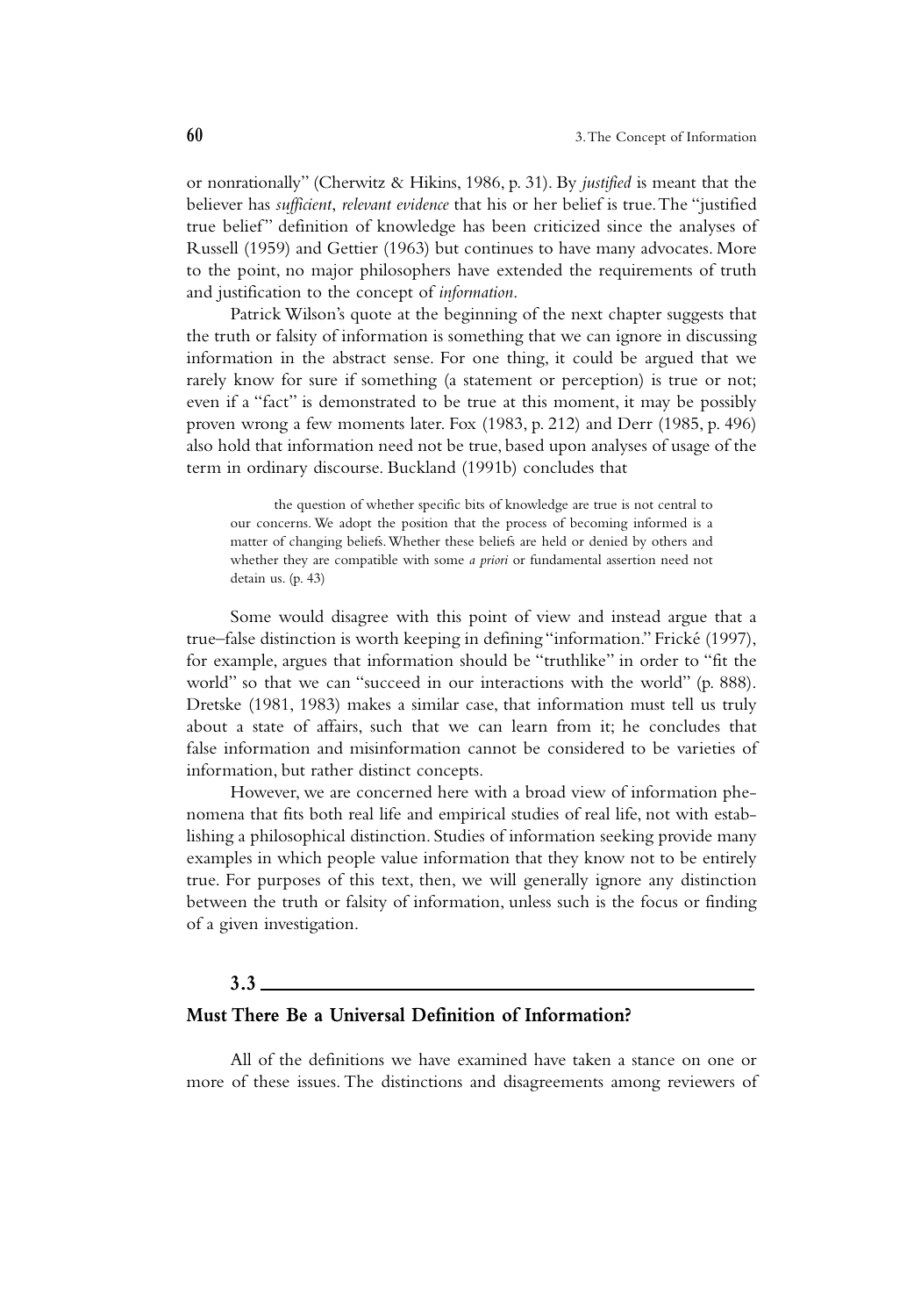definitions are too many to resolve; in short, there is as yet no single, widely accepted definition for the concept of information. At least among recent reviews, however, there has been some agreement on the *types* of definitions of information that exist.

To summarize the chapter thus far, we can see that there have been many attempts to characterize information, some of them quite broad (e.g., the Image/Event/Structure/Process definitions), while others have been very narrowly focused (e.g., the view of information as a selection of signals from a well-defined set of symbols, the reception of which may reduce uncertainty for the receiver of the signals).

Narrow definitions assume one or more of the restrictions discussed earlier in the article.They hold that information must be *useful*, or that its transmission is *intentional*, or that it must be *represented* in an recordable medium (in written or spoken language, or images), and/or that information must be *true* (or at least easily verifiable). Shannon's model contains examples of all of these assumptions. The vast majority of the early definitions and investigations of information seeking include at least the first three of these assumptions.

Before we go any further, it is important to note that defining information in an absolute and final sense is not entirely necessary for the study of information phenomena to proceed.As Artandi (1973) and others have pointed out, all we need are *useful conceptualizations* of information. Belkin (1978) makes this point most effectively when he says,

we are not concerned with *definitions* of information, but rather with *concepts* of information. The distinction is that a definition presumably says what the phenomenon defined *is*, whereas a concept is a way of looking at, or interpreting, the phenomenon … by accepting the idea of a concept one becomes free to look for a *useful* concept, rather than a universally *true* definition of information. (p. 58)

If we wish to keep talking about "information," we may have to give up trying to define it rigorously. Carl Hempel (1952) notes that there are some terms in any conceptual scheme that are so basic that they need not be fully explicated. Hempel calls these basic concepts "primitive terms." Primitive terms are simply accepted as they are commonly understood. Chaffee (1991, p. 7) provides the example of the concept of a "person," or a "human." Perhaps there are some fields in which what we mean by "human" needs to be carefully defined and is subject to debate — in zoology, for example. But, for most purposes of study, we do not need to explain that particular notion. It is when we deal with concepts that *build upon* the notion of humans — family, community, society that we are in need of careful definitions for those concepts.

Information can be, and has been, treated as a primitive term as well. Some writers believe this approach is problemmatic — see Frohmann (2004, p. 86) and Nunberg (1996, p. 110).Yet it has been a common practice in the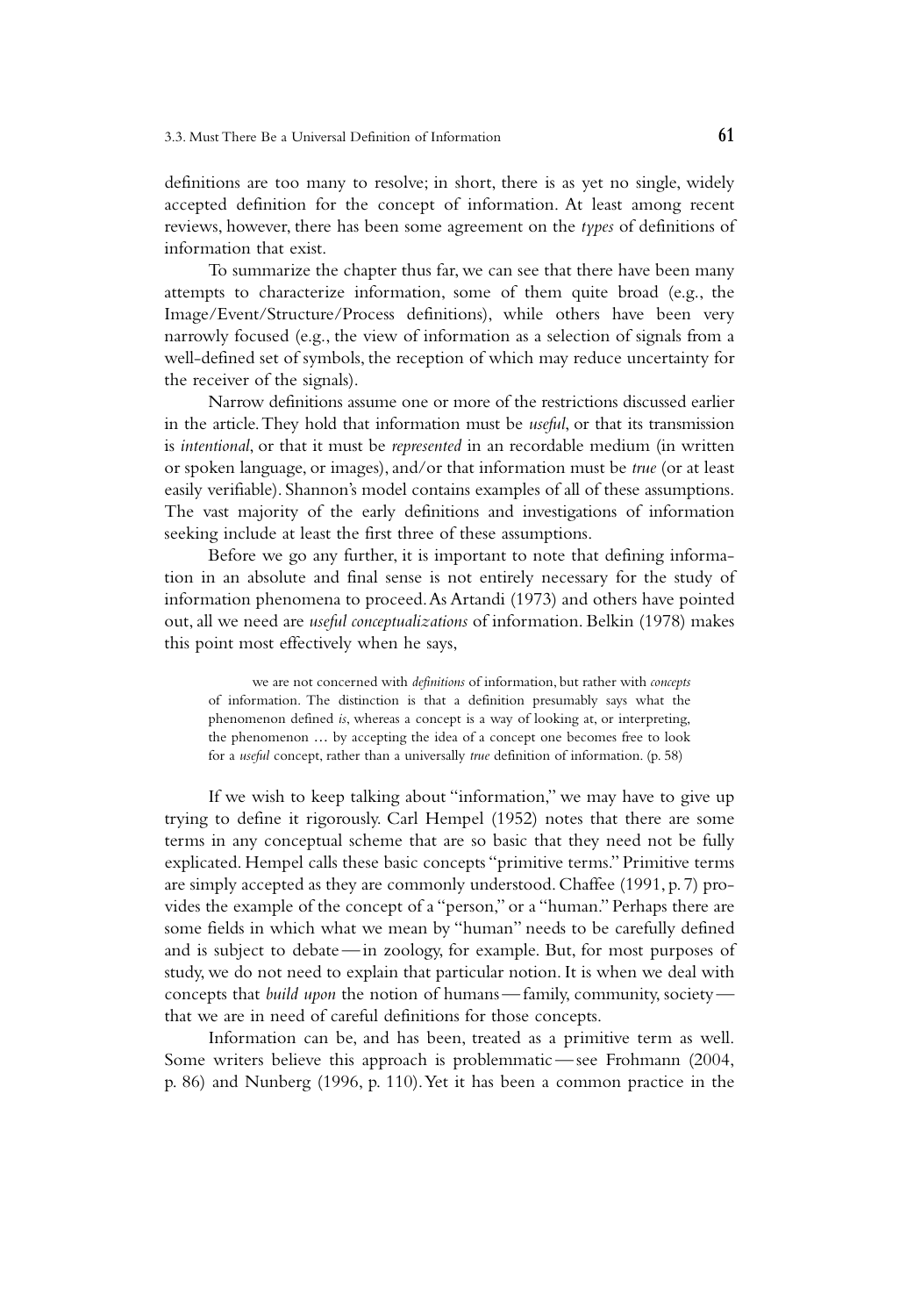IB literature; commenting on a variety of recent studies, Pertti Vakkari (1997) notes that

one of the striking features in many studies was the use of the central concepts, like information, knowledge, information need, seeking, and use as primitive concepts, i.e., without definition. (p. 460)

Can we reconcile the various definitions of "information" with one another? It does not seem so, and perhaps it is not necessary.Although there is scholarly disagreement over the "most rigorous," or "most easily quantifiable,"or "most productive," or "most parsimonious" meaning of "information," these debates have done little to promote a fuller understanding of the concept among a community of scholars. In fact, if anything such discourse has resulted in a fracturing of scholarly effort in studying the phenomenon of information; it has resulted in too many definitions that defy comparison and that provide no common basis for understanding.Thomas Allen (1969) and Brenda Dervin (1977) discussed using the concept of "communication" instead (see the insightful discussion by Bernd Frohmann, 2004, pp. 53–67). Similarly, Jonathan Furner (2004) argues that there are so many productive substitutes for the concept of "information," that we could do without it all together:

… philosophers of language have modeled the phenomena fundamental to human communication in ways that do not require us to commit to a separate concept of "information." Indeed, we can conclude that such a concept is unnecessary for information studies. Once the concepts of interest have been labeled with conventional names such as "data," "meaning," "communication," "relevance," etc., there is nothing left (so it may be argued) to which to apply the term "information." (p. 428)

Instead, let us treat "information" as a primitive term, as a phenomenon that we all recognize when we see it in its various forms (Fox, 1983, p. 16). Information would then be treated as "anything that exists psychologically for a person" (Carter, 1965; Chaffee, 1991, p. 9).We have only to look around us to establish the fact that information exists in the form of physical objects (what Buckland, 1991a, calls "information-as-thing"); and hundreds of studies have documented that people believe that information exists as a psychological object as well — a disembodied result of "becoming informed."

Fox (1983) observes that the "ordinary notion of information" is one through which "information scientists apparently do succeed in communicating with one another quite effectively regarding information and related concepts" (p. 5). Nunberg (1996, p. 110), as well, notes that " 'Information' is able to perform the work it does precisely because it fuzzes the boundaries between several genetically distinct categories of experience."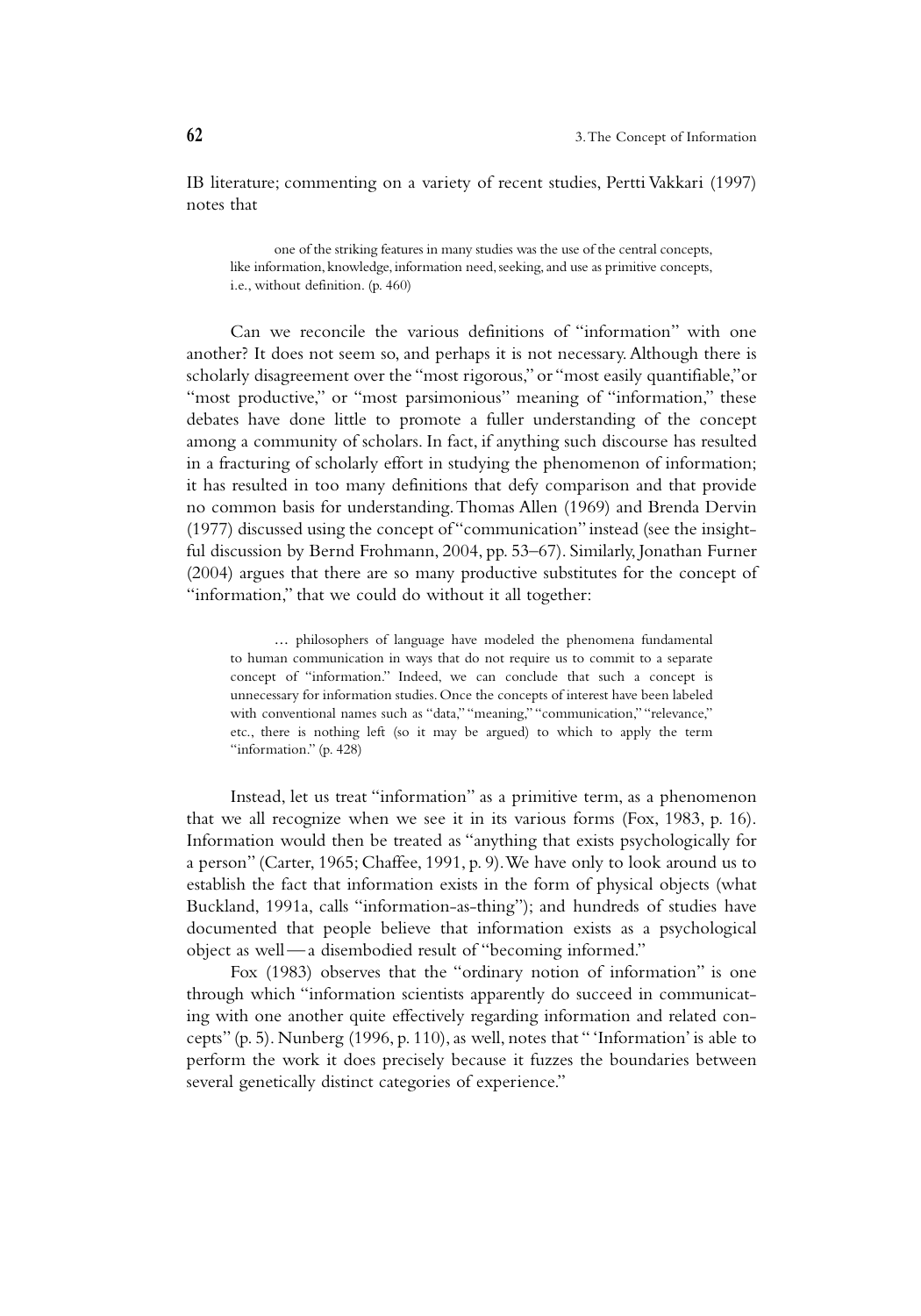Allowing a broad definition of information poses problems for operationalization and measurement of concepts, as shall be seen as individual studies are reviewed in later chapters. Yet to argue for any tighter definition of information would be to limit the scope of this book, which is intended to review a broad spectrum of investigations having to do with information seeking and sense making.Therefore, in this text, I allow for any definition of information, however vague or difficult to study.Where more restricted definitions of information apply in the review of individual theories, methods, or studies, they will be made explicit.

It should be noted that the definition "any difference that makes a difference" places at least *one* important restriction on the scope of information: it rules out the possibility of information existing independently of a knowing mind. For the purpose of this text, we will assume that a conscious brain must be engaged *at some point* for information to be said to exist. Otherwise, we are back to the unhelpful stance that "*everything* is information."

Two examples, the first suggested by Fox and the second by Buckland, will help to make the restriction clear. First, Fox provides the example of someone who keeps a secret diary that no one else is ever allowed to read. Some definitions of information would imply that, since the content of the diary was never *communicated*, that it cannot be considered information. (Fox uses this straw man to defeat the requirement that a message *must* be transferred — i.e., received — to qualify as information.) Of course, a diary is a clear example of information-as-thing, and the symbols written in the diary are an expression of a human mind — it is some kind of message, even if never received by any other than its creator. So, yes, a secret diary (an unviewed, human-created record) can be safely considered to be information.

In the second example, trees could be viewed as carrying information in the form of their growth pattern of rings, which among other things tell us about the amount of rain that fell in a past season. Even if no person has viewed that information, is it not still information? For our purposes, the answer is "no." It is nothing more than wood until someone both encounters *and* makes some sense of it. So, if a tree falls in the forest and there is no one there to see it, then it conveys no information.

To conclude this portion of the chapter, it bears emphasizing that in this text we will consider only *human* information behavior, and the making or meaning or sense, and therefore we interpret information as requiring the involvement of a *human* mind. (It could be easily argued that *animals* use information, but they are simply outside the scope of this book; see Bates, 2005b, for a distinction between animal and human use of information.) As will be seen in later chapters, a broad conceptualization of information is in keeping with the way the term has been employed in studies of information needs, uses, seeking, and sense-making.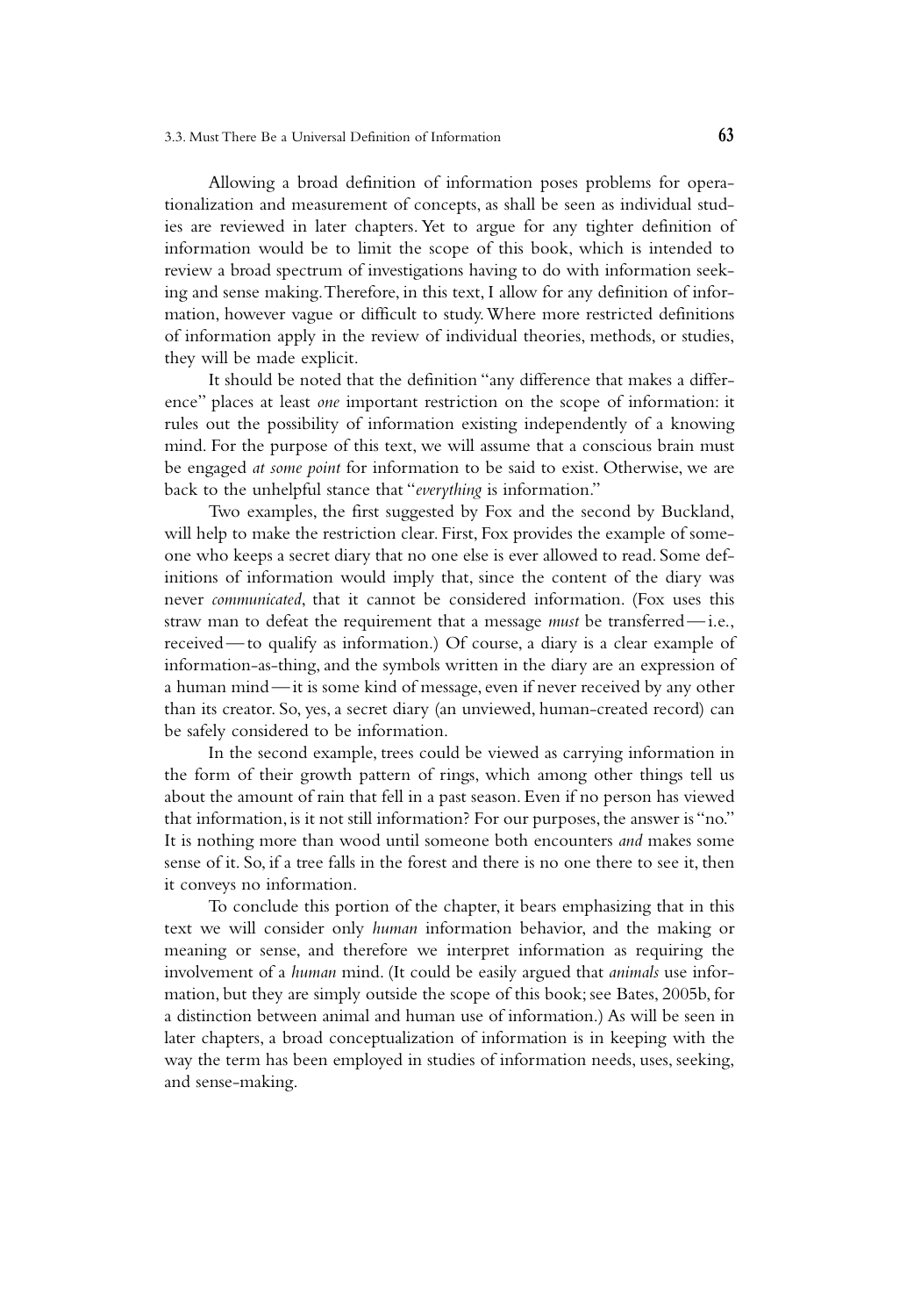#### **3.4**

# **Distinctions among Information, Knowledge, and Data**

A side issue as regards information seeking research is worth noting. Much attention has also been granted to defining the concepts of "data" and "knowledge." Machlup (1983) examines the issue of whether *information* is synonymous with *data* and *knowledge*, noting that there has been a tradition to treat the three as a hierarchy, with data at the bottom and knowledge at the top. Raber (2003) raises a troubling question about such an arrangement when he says "But at what moment and how does information become knowledge?"

Machlup holds that historical usage of the three terms does not fully justify the distinction that information is data that has been processed and/or organized.The origins of the term in the Latin *dare*, "to give," along with the history of its usage, imply that the word data ("the givens") can be assumptions, facts, measurements, and so forth, expressed in either words or numbers. As Machlup points out (p. 647), many writers claim that data are a "raw" type of information, while a few others see information as a type of data. Machlup concludes that there is neither precedent nor need to establish a hierarchy between the two words.

The common notion that knowledge is information that has been sifted, organized, and understood by a human brain is on firmer ground. Brown and Duguid (2000) complain that the two concepts are unfortunately conflated:

People are increasingly eager that their perfectly respectable cache of information be given the cachet of knowledge. Such redefinitions surreptitiously extend the overlapping area where knowledge and information appear as interchangeable terms. Nevertheless … there do appear to be some generally accepted distinctions between knowledge and information .... For example, it sounds right to ask, "Where is that information?" but odd to ask,"Where's that knowledge?" (p. 2)

Machlup (1983) makes the useful point that "information is acquired by being told, whereas knowledge can be acquired by thinking" (p. 644).Through our inner experience of thought, we can form new knowledge without taking in new information from the external environment. Information implies *transfer*, says Machlup, while knowledge is a *state* ("knowing"). Knowledge and information are therefore not usually the same, except that "information in the sense of that which is being told *may* be the same as knowledge in the sense of that which is known, but *need not* be the same" (p. 644). Robert Hayes (1993) makes a somewhat different point when he says that "knowledge is internal; it cannot be received but must be internally created" (p. 5).

Other authors sometimes raise the issue of truth, discussed earlier, in the knowledge-information distinction back to the truth issue discussed earlier,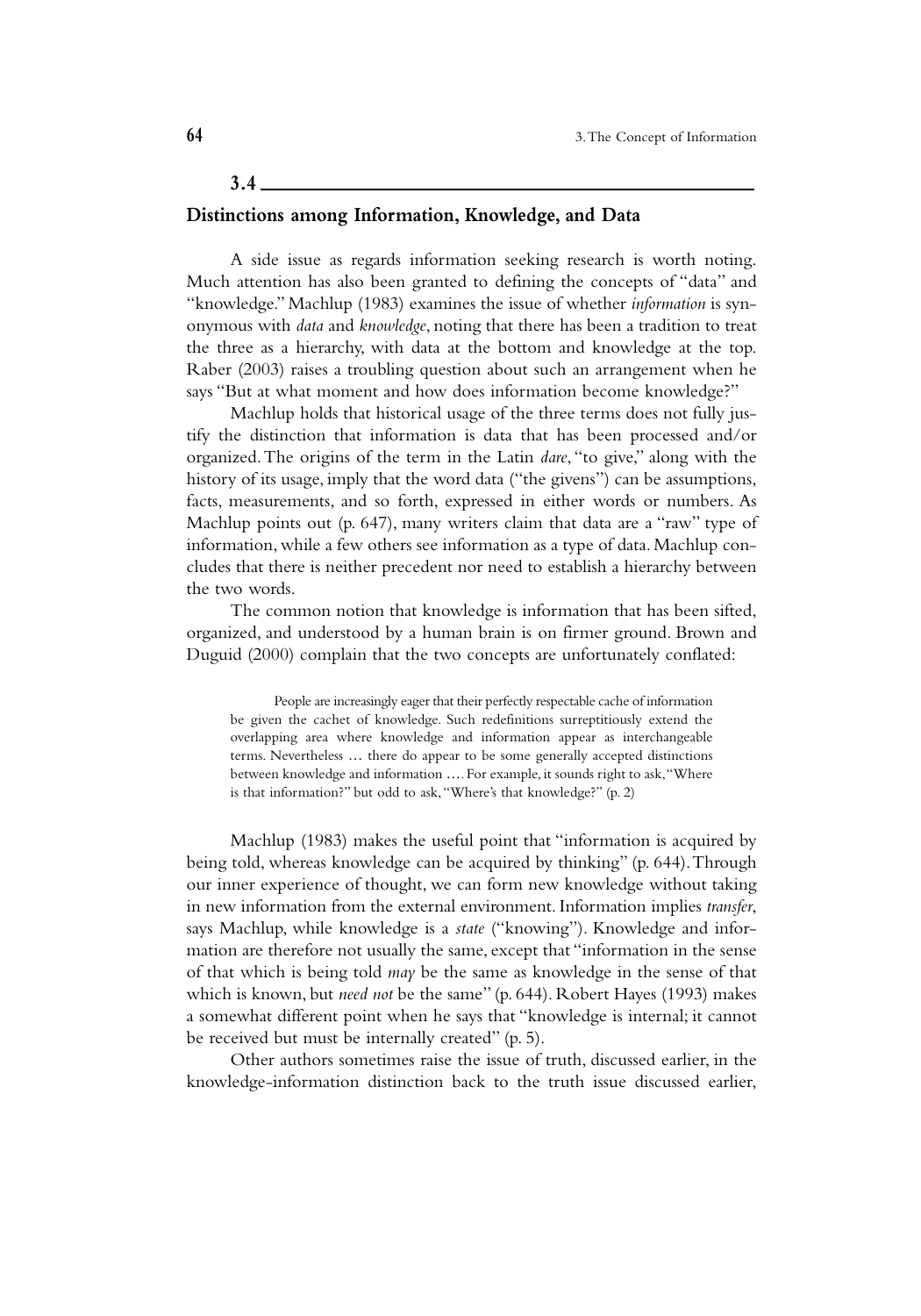e.g.,:"The relationship between knowledge and truth is especially problematic" Raber (2003,p.8).However,Dretske (1981,p.45) makes no distinction between the two in regards to a truth requirement: "information is what is capable of yielding knowledge, and since knowledge requires truth, information requires it also."

Decades of arguments about distinctions among the words data, information, and knowledge (and sometimes "wisdom," too) have not prevented the continued use of terminological hierarchies. As Marcia Bates (2005b) points out, a number of authors make such distinctions, a recent example being the paper by Houston and Harmon (2002). Bates herself sees five categories of information-like concepts, although these are not strictly hierarchical to one another. Bates uses the terms *information 1* ("the pattern of organization of matter and energy"), *information 2* ("some pattern of organization of matter and energy that has been given meaning by a living being"), *knowledge* ("information given meaning and integrated with other contents of understanding"), *data 1* ("that portion of the entire information environment available to a sensing organism that is taken in, or processed, by that organism"), and *data 2* ("information selected or generated by human beings for social purposes").

In this book, the usage of the terms *data*, *information*, and *knowledge* will generally be used synonymously, because they are usually not clearly delineated in studies of information behavior. Knowledge, however, is strictly a phenomenon of the human mind, whereas data and information are often represented by tangible, physical objects.That information usually has a physical manifestation has often been the key consideration in past studies of information seeking.The way that information seeking is typically approached under the new paradigm, though, is in the sense of knowledge — something in someone's mind — not primarily as a physical object.

The usage of data, information, and knowledge outlined above represents a necessary simplification of the many definitions and examples that have been discussed in dozens of scholarly works. However, the fine distinctions made between data, information, and knowledge are of little value in most studies of information seeking. This book will treat information as a broad concept, encompassing instances that would be considered unusual by some scholars.

## **3.5**

## **Summary**

This chapter has explored the central concept employed in studying information seeking: information.We have seen that there are widespread disagreements about what would constitute a general definition of information. Most of these disagreements concern the issues of truth, physicality, intentionality,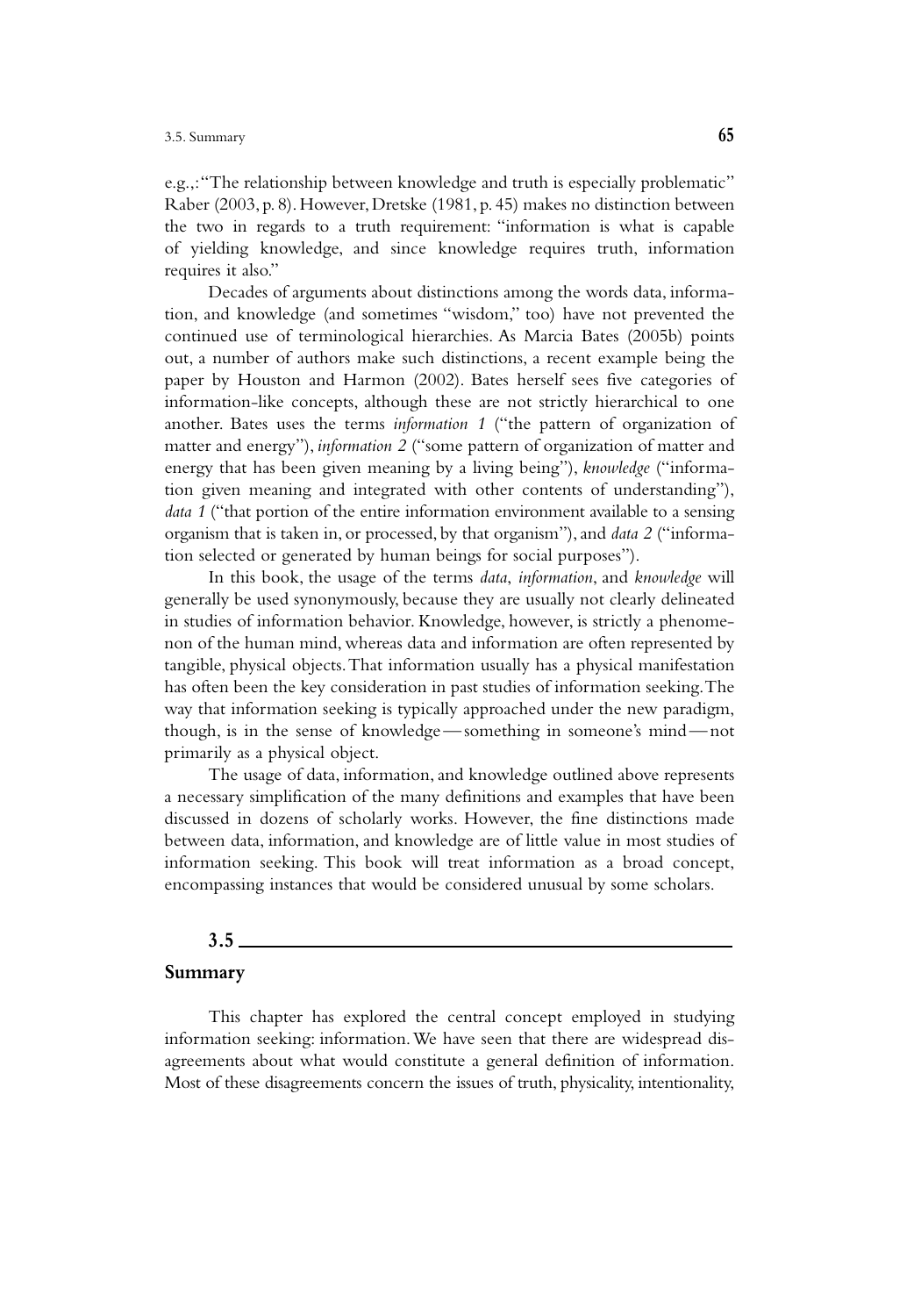uncertainty,and utility.The most common types of definitions that have emerged assume that information is something that either reduces uncertainty or changes one's image of reality. In this chapter, I provide examples that suggest that a truly universal concept of information would need to fulfill at least the following requirements:

- 1. allow for common-sense notions of information used in everyday discourse;
- 2. allow for unintentional origins of information (e.g., observations of the natural world) as well as for purposeful communication among people;
- 3. allow for internally generated information (e.g., memories, constructions) as well as externally generated information (e.g., reading a text);
- 4. allow for types of information beyond that needed for "solving a problem" or "making a decision";
- 5. admit the importance of informal sources (e.g., friends) as well as formal sources (e.g., data or documents); and
- 6. involve the human mind, either in the creation, perception, or interpretation of information; to leave out such a requirement is to declare that anything is information and that would leave us with no focus in our investigations.

I have considered numerous distinctions made over the years, but I argue in favor of treating information as a primitive concept that is so basic to human understanding that it does not require a tight definition. To the extent that information needs a definition it must be a broad one, such as "any difference that makes a difference" — in essence, implying a change to the structure of a human mind. Such a characterization, vague though it is, would allow us to consider what many authors have said about information seeking without having to worry about whether they restricted their observations to phenomenon that must be true, observable, physical, intentional, and so forth.

In the next chapter, I will build on the initial discussion of information to define information needs. Following that, Chapter 5 ventures farther afield to consider more peripheral concepts and behaviors related to information seeking. A review of these other concepts is important in addressing several vexing questions about information-related behavior:

- Why do people seek information?
- What makes information relevant?
- Can information be found without intentionally searching for it?
- Is it possible to have too much information?
- Why do people sometimes avoid information?
- How does information differ from entertainment?

These and other issues are taken up in Chapters 4 and 5.